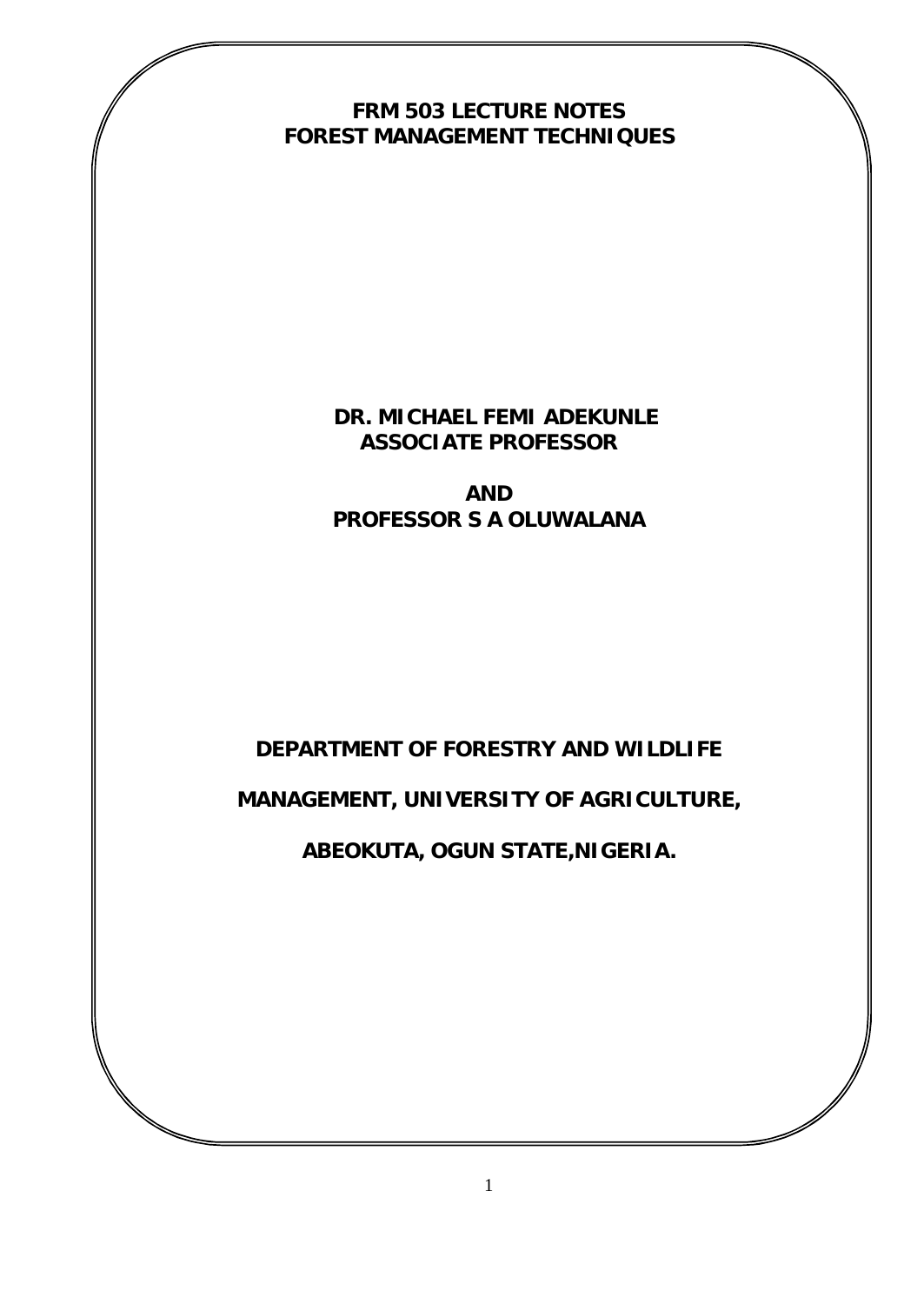### **MANAGEMENT OF FOREST RESOURCES INTRODUCTION**

The forests make up one of the earth's greatest reservoirs of renewable resources. Properly managed, they can provide essential products indefinitely and at the same time remain a home for wildlife and a vital source of water supplies. Forest management is the process of organizing forest stands/ecosystems so that they produce a continuous stream of whatever resources are desired from that forest-timber, wildlife tourism, recreation, or any conceivable combination of the resources of the forest. The forester's task then, is to facilitate the production of resources from the forest in a manner that ensures that they will be forever available. The management techniques for accomplishing these purposes vary from the extraordinary simple to the exceedingly complex.

### **FOREST MANAGEMENT**

### **DEFINITION:**

- (1) Forest Management is the practical application of the scientific, technical and economic principles of forest.
- (2) It is that branch of forestry whose function is the organization of a forest property for management and maintenance, by ordering in time and place the various operations necessary for the conservation, protection and improvement of the forest on the one hand, and the controlled harvesting of the forest on the other hand.
- (3) It is the application of business methods and technical forestry principles to the operation of a forest property.
- (4) The task of forest management is to build up, put in order, and keep in order a forest business.
- (5) The practical application of scientific, economic and social principles to the administration and working of a forest estate for specified objectives.
- (6) It is that branch of forestry concerned in broad sense with the overall administrative, economic, legal and social aspects and in strict sense with technical and scientific aspects, especially silviculture, protection and forest regulation.

Forest regulation concerns with the technical aspects of organizing and maintaining a forest to fulfill the objects of forest management.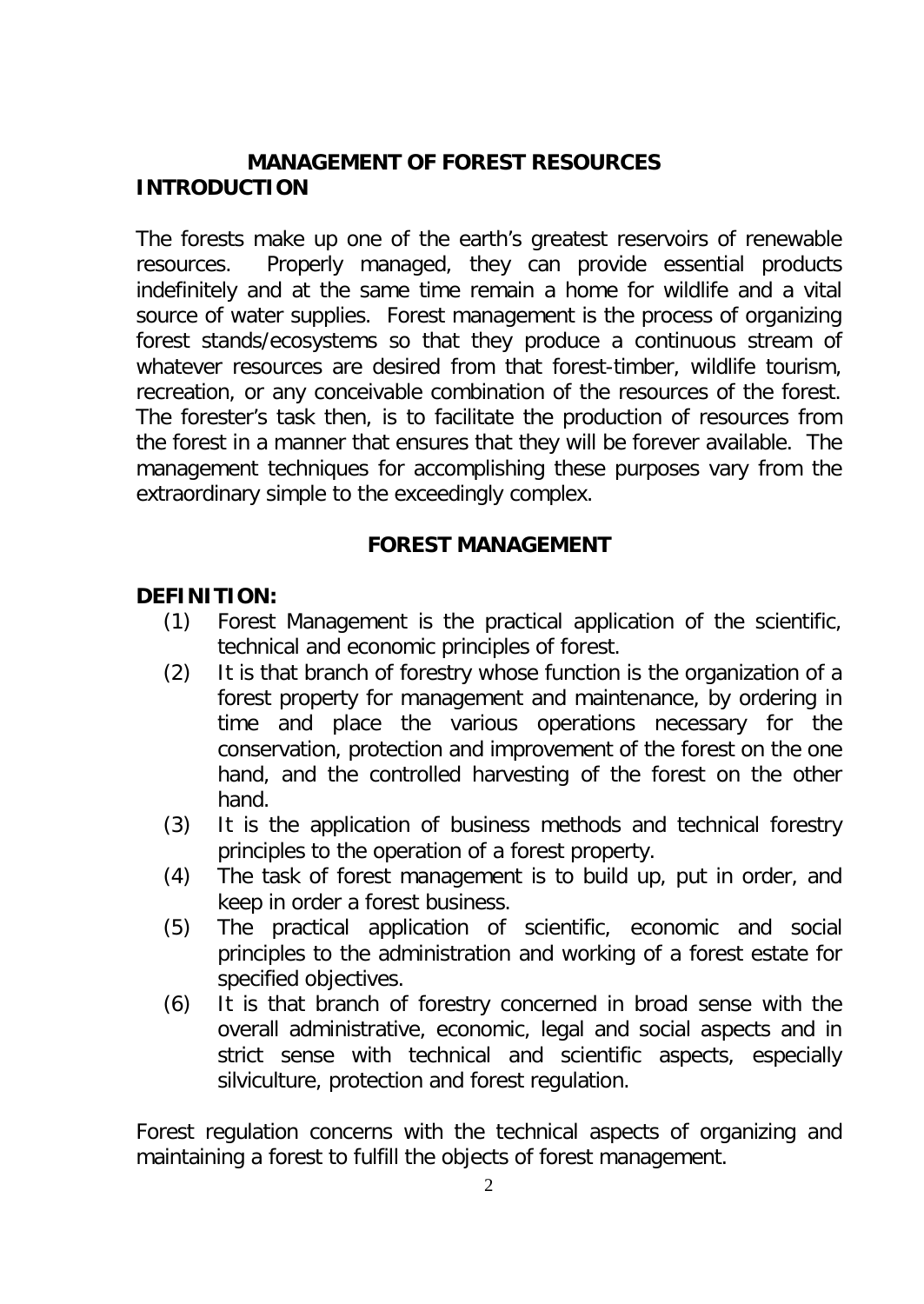## **Management of Forest Resources**

Thus, forest management is the practical application of science, technology and economics to a forest estate for the achievement of certain objectives – mainly production of wood – timber and industrial raw material, and other forest products.

In its restricted sense, it is more especially concerned with the organization of a forest for the purpose of securing a sustained yield from it and for realizing the objects of management.

# **OBJECTS:**

The objectives of forest management are embodied in National Forest Policy of the country. The National Goals and Directive Principles as set out in the Constitution provide the basis for forest policy. In Nigeria the forest policy formulation is guided by and draws strength from the Nigeria which states:

"… for Nigeria's natural resources and environment to be conserved and used for the collective benefit of the people, and to be replenished for the benefit of future generations".

The chief objectives of the National Forest Policy of Nigeria are twofold:

- (1) To ensure the sustainability of forests, i.e. through proper management practices, the forests may be used and are retained as renewable resource; and
- (2) Forests are harvested in order to bring about economic growth, job creation, increased participation of Nigerians in the forest industry and further domestic processing.

Careful use without changing the character of the forest, and successful regeneration after harvest ensure the sustainability of forests. This is the principal essence of forest management.

Management of forests broadly involves:

- Control of composition and structure of the growing stock.
- Harvesting and marketing of forest produce.
- Administration of forest property and personnel.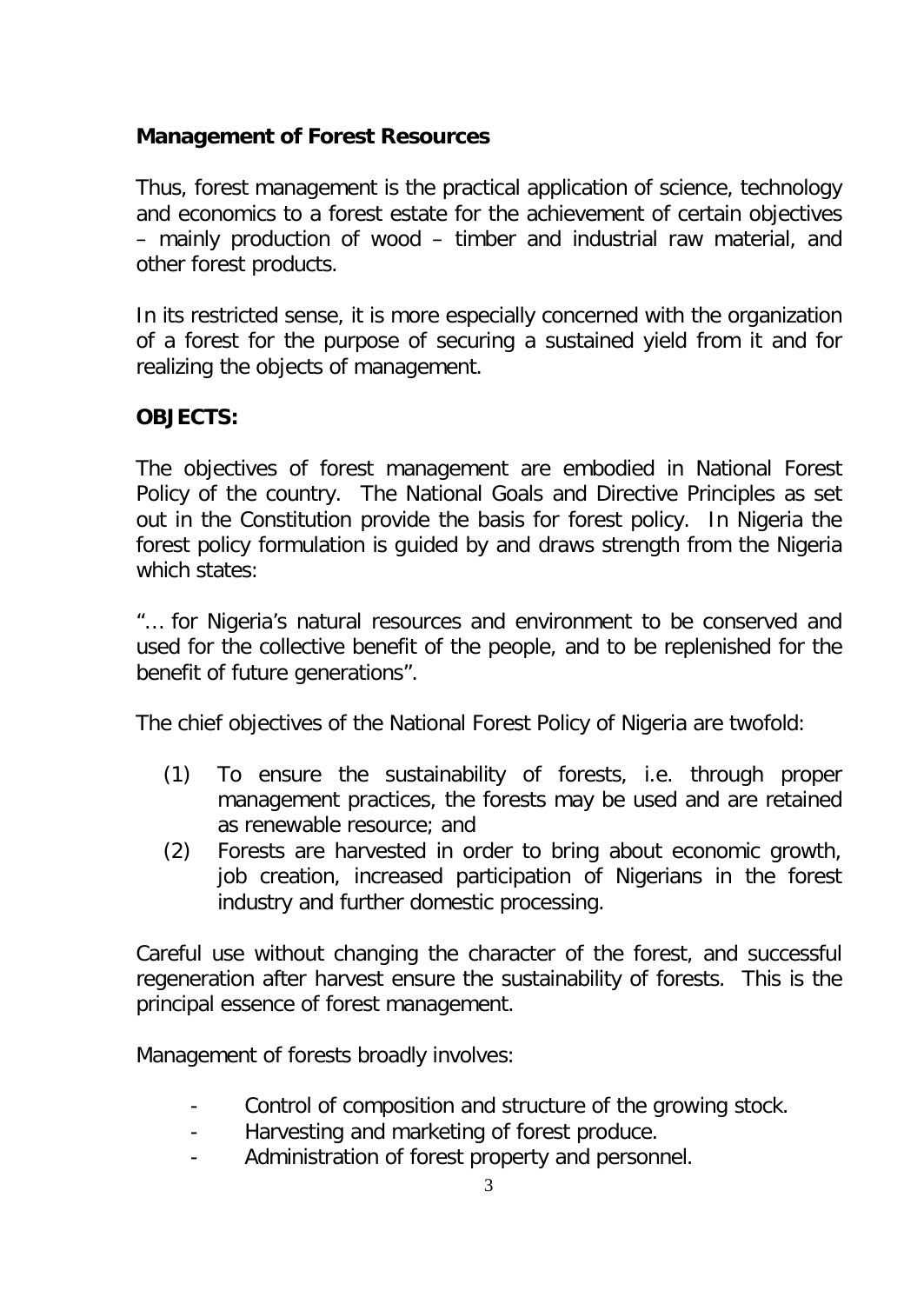It is, unlike any other commercial enterprise, complicated; as forests are managed for a multiplicity of purpose, with one use dominant, viz., most often the production of wood.

Productive and protective functions of the forests cannot be bifurcated. Scientifically managed forests perform both these, simultaneously. It is, therefore, essential that forest resources are maintained in a state of maximum production for all time, consistent with their subsidiary or even the other main functions.

### **PRINCIPLES OF FOREST MANAGEMENT**

The forest policies of many countries carry the following sentence:

"To manage the forest in such a way as to ensure a sustained yield of timber and other forest products in perpetuity."

The most celebrated principle of forest management all over the world is the "Principle of Sustained Yield". This being criticized as static one, was replaced by the "Principle of increasing yield" in the recent past. But this new concept covers only those forests which are in the early stages of their development. Yet another concept known as "Principle of Progressive Yield" emerged in Helsinki World Forestry Congress in 1948, but this is applicable to fast growing, short rotation species responding readily to the scientific methods. Thus for long term forest the "Principle of Sustained Yield" remains unchallenged.

## **SCOPE OF FOREST MANAGEMENT**

Though forest management is an integration of silviculture, silvicultural systems, protection, economics etc., each of which is a separate subject itself; "Yield Regulation" remains the core subject of forest management. It involves the study of sustained yield, normal forest, management units, rotation, increment, yield calculation, and serves as a tool in answering to the questions when to cut, how much to cut, and what to cut, i.e. for establishing sustained yield forest management plans.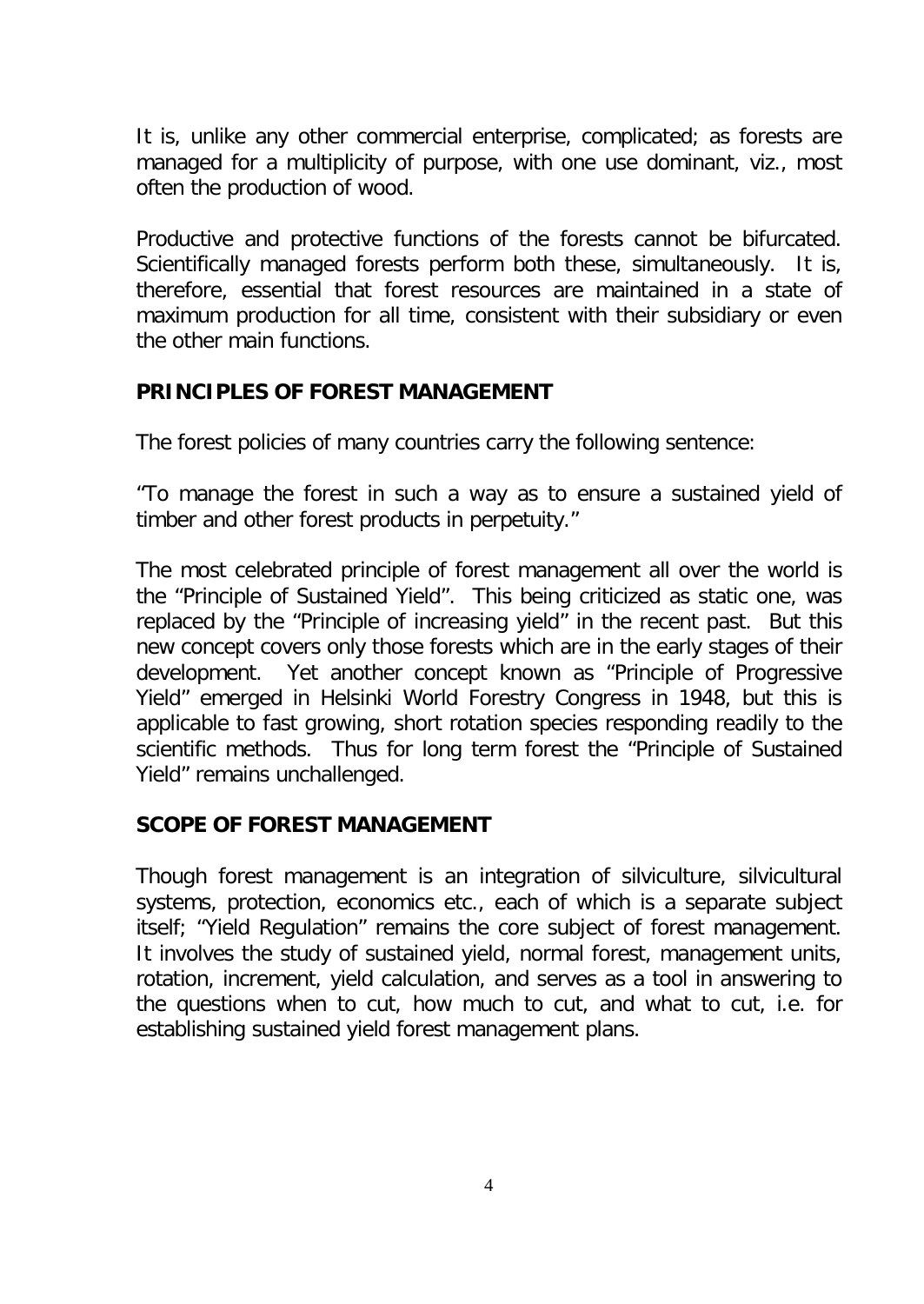## **SUSTAINED YIELD**

## **DEFINITION:**

- (i) (a) The material that a forest can yield annually or periodically in perpetuity.
	- (b) As applied to policy or plan of management, it implies continuous production with the aim of achieving at the earliest practical time at the highest practical level an approximate balance between net growth and harvest by annual or somewhat longer periods.
- (ii) The regular, continuous supply of the desired produce to the full capacity of the forest.
- (iii) The yield of timber or other forest produce from a forest which is managed in such a way as to permit the removal of approximately equal volume or quantity of timber or other forest produce annually or periodically in perpetuity.

Sustained yield may be annual or periodic depending on the presence of age classes of trees in the forest. It ensures continuous yield and safeguards against extinction of forest property.

Where the forests are small with incomplete age classes, the crop is worked for Intermittent Yield, which is the material or clash return obtained from time to time from a forest not organized for continuous production.

Concept of sustained yield is evolved from the basic consideration that the later generations may derive from the forest at least as much of the benefits as the present generation. It envisages that a forest should be so exploited that the annual or periodic feelings do not exceed the annual or periodic growth. It is expressed as the allowable cut almost equal to net increment.

Sustained productivity may be visualized in two respects:

- continuity of growth, an
- continuity of yield/harvest.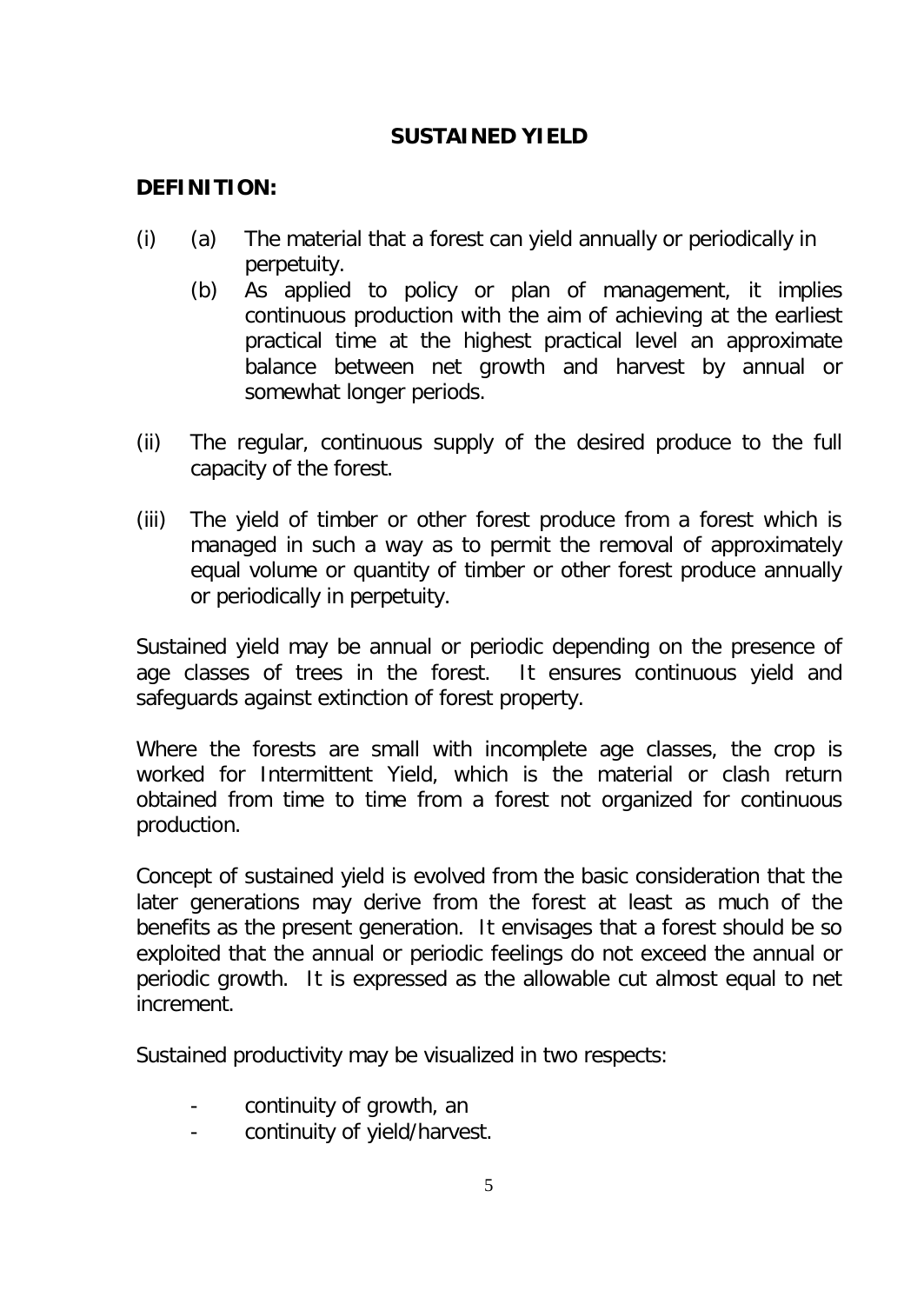### **Management of Forest Resources**

Sustained yield management, therefore, means the continuity of harvest, indefinitely, without impairment of the productivity of the soil. For Sustained Yield Management the forest must conform to an ideal normal forest. Principle of sustained yield achieves 'Normality'

### **NORMAL FOREST**

A Normal Forest is an ideal state of forest condition which serves as standard for comparison of an actual forest estate, so that the deficiencies of the latter are brought out for purposes of sustained yield management.

On a given site, and for a given object of management, normal forest has an ideal growing stock, an ideal distribution of age-classes of the component crop and is putting on an ideal increment. From such a forest, annual or periodic yields equal to the increment can be realized indefinitely, without endangering future yields and without detriment to the site.

In forestry, concept of Normal Forest envisages an ideal state of perfection, serving the purpose of good scientific management. It is an ideal condition in the context of forestry. Normal Forest is a conception of forest management based on the principle of Sustained Yield. The term was evolved in early 19<sup>th</sup> century by German Foresters.

### **DEFINITION**

- (i) A forest which, for a given site and given objects of management, is ideally constituted as regards growing stock, age class distribution and increment, and from which the annual or periodic removal of produce equal to the increment can be continued indefinitely without endangering future yield. It serves as a standard of comparison for sustained yield management.
- (ii) A normal forest is an ideally constituted forest with such volumes of trees of various ages so distributed and growing in such a way that they produce equal annual volumes of the produce which can be removed continuously without detriment to future production.
- (iii) A forest which corresponds in every way to the objects of management. Normal state of a forest include in it: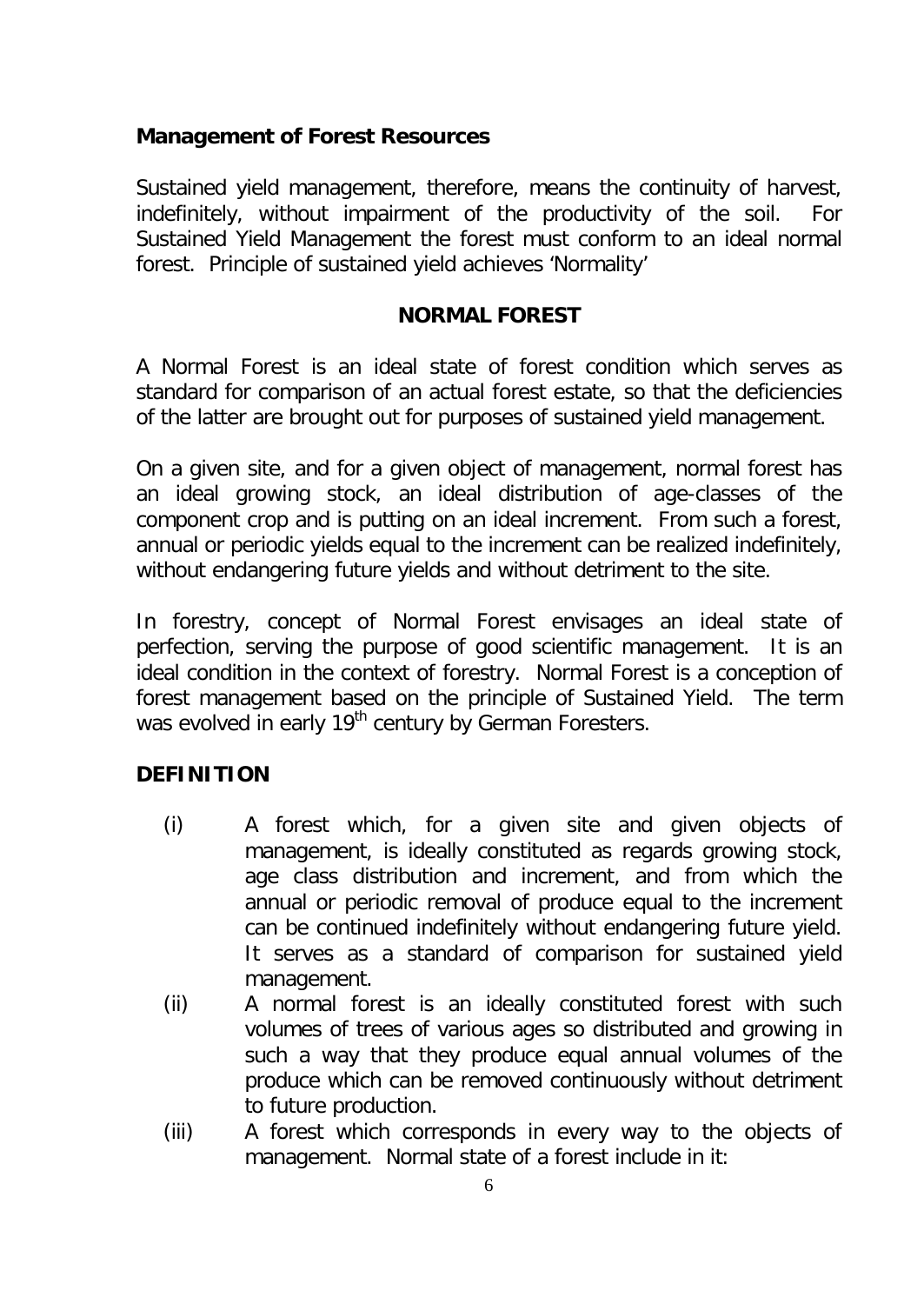- A normal increment,
- A normal age-class distribution,
- A normal growing stock.
- (iv) Normal forest is that forest which has reached and maintains a practically attainable degree of perfection in all its parts for the full satisfaction of management.
- (v) Under a given method of treatment and rotation, a forest is termed a normal forest which has:
	- (a) a normal series of age-gradations or age-classes,
	- (b) a normal increment, and consequently,
	- (c) a normal growing stock.
- (vi) Normality is that practically attainable degree of perfection in a forest which we strive to secure in all parts of the forest and to maintain it in perpetuity.
- (vii) A forest which contains a regular and complete succession of age-gradations or classes in correct proportion so that an annual or periodic felling of the mature woods results in an equalization of the annual or periodic yield.
- (viii) Normal forest is one in which growing stock is so distributed by size and age classes as to provide a sustained yield of nearly equal annual volumes through growth.

# **Attributes of Normal Forest**

The main attributes of a normal forest are:

- presence of normal series of age gradations or age classes,
- accrual of normal increments, and
- having a normal growing stock.

Normal Series of Age-gradations, Normal Growing Stock and Normal Increment form the 'Trinity of Norms' in forestry.

Normal series of age-gradations or age classes: This means presence in a forest in appropriate quantity, the trees of all ages from one year old to rotation age.

For sustained yield management, a forest should be so managed that trees or crops are harvested at maturity (rotation age) and replaced by new trees or crops, naturally and/or artificially, so that year after year, or period after period, there are mature trees or mature crop available to give the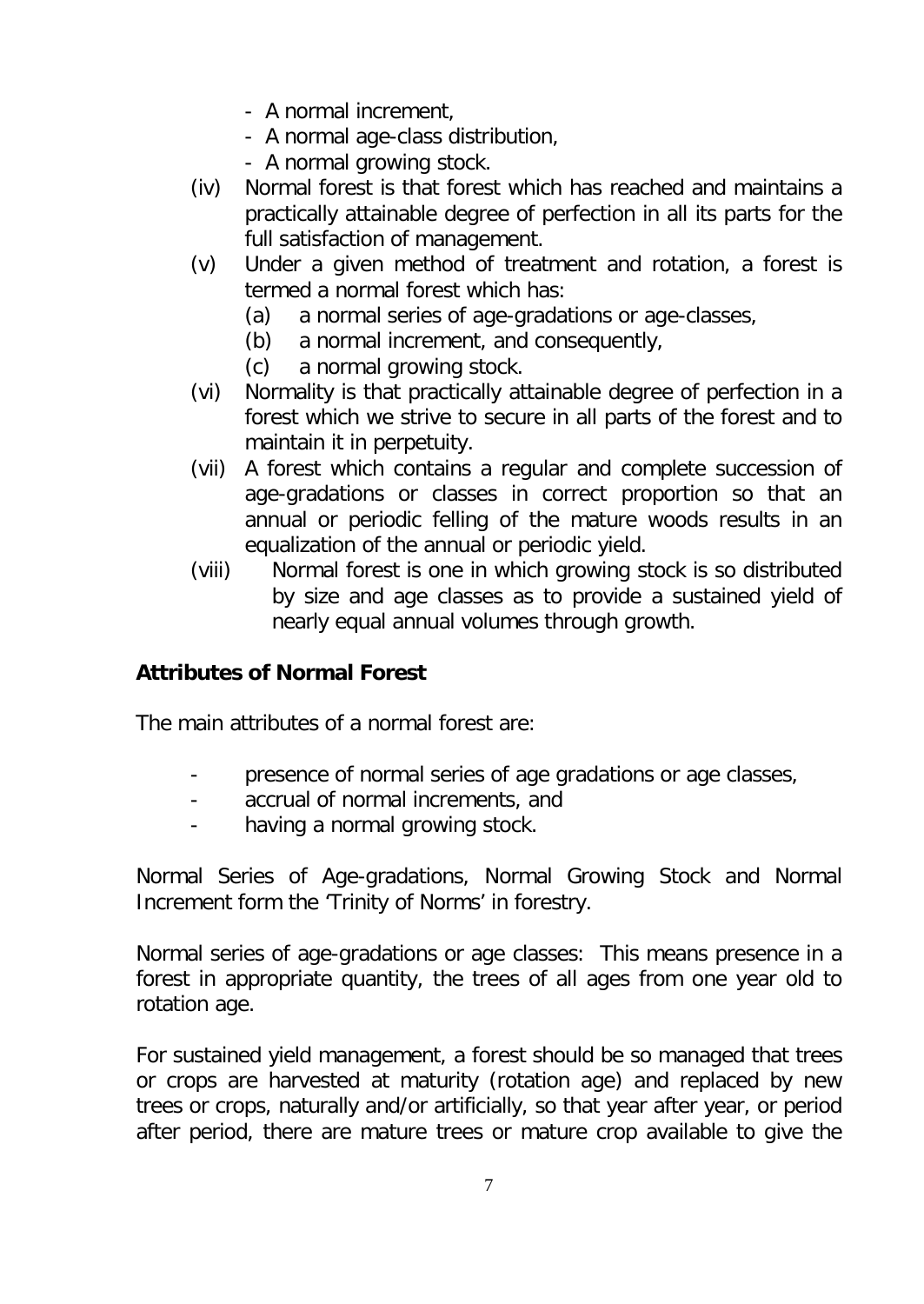calculated sustained yield. This stipulates the establishment of a normal series of age-gradations or age-classes.

- (i) Age gradation: When the trees of each age occur on separate area, they constitute a series of age-gradations. This is achieved in man-made forests.
- (ii) Age class: When trees falling within certain age limits occur mixed together on the same area, they form an age-class. It is found in even-aged, regular or uniform, natural forests.
- (iii) In uneven-aged, very irregular forest there may neither be agegradation nor age-classes; in such cases the sign of normality is the proper distribution of trees of all ages. Selection forests are the true examples.

By age-class distribution is meant: "the local occurrence, or proportionate representation, of different age-classes in a forest".

A forest is known to have a normal series of age-gradations, if it has in it a complete series of age-gradations, from seedlings to the mature trees in proper proportion. Similarly a forest is known to have a normal age-class distribution if it has in it a complete series of age-classes and in such proportions which will permit equal volumes from annual or periodic feelings, under the given rotation and silvicutural system. The presence of a complete series of age-gradations/classes, is a sine-quo-non for obtaining sustained yields from a forest.

Normal increment: It means the best or maximum increment attainable by a given species per unit area on a given site. It always denotes the volume increment only, the product of height and girth increments.

### **Management of Forest Resources**

An abnormal increment may be caused by faulty formation, faulty treatment, injurious external influences and also unequal distribution of age classes.

Normal growing stock: It is the volume of stands in a forest with normal age classes or age gradations and a normal increment. In practice, this is taken to be the volume indicated in Yield Tables of each age-class. The abnormalities common in growing stock are of four types:

- (i) Overstocked: A forest may be overstocked on two accounts:
	- When a forest past the age of maturity have more volume per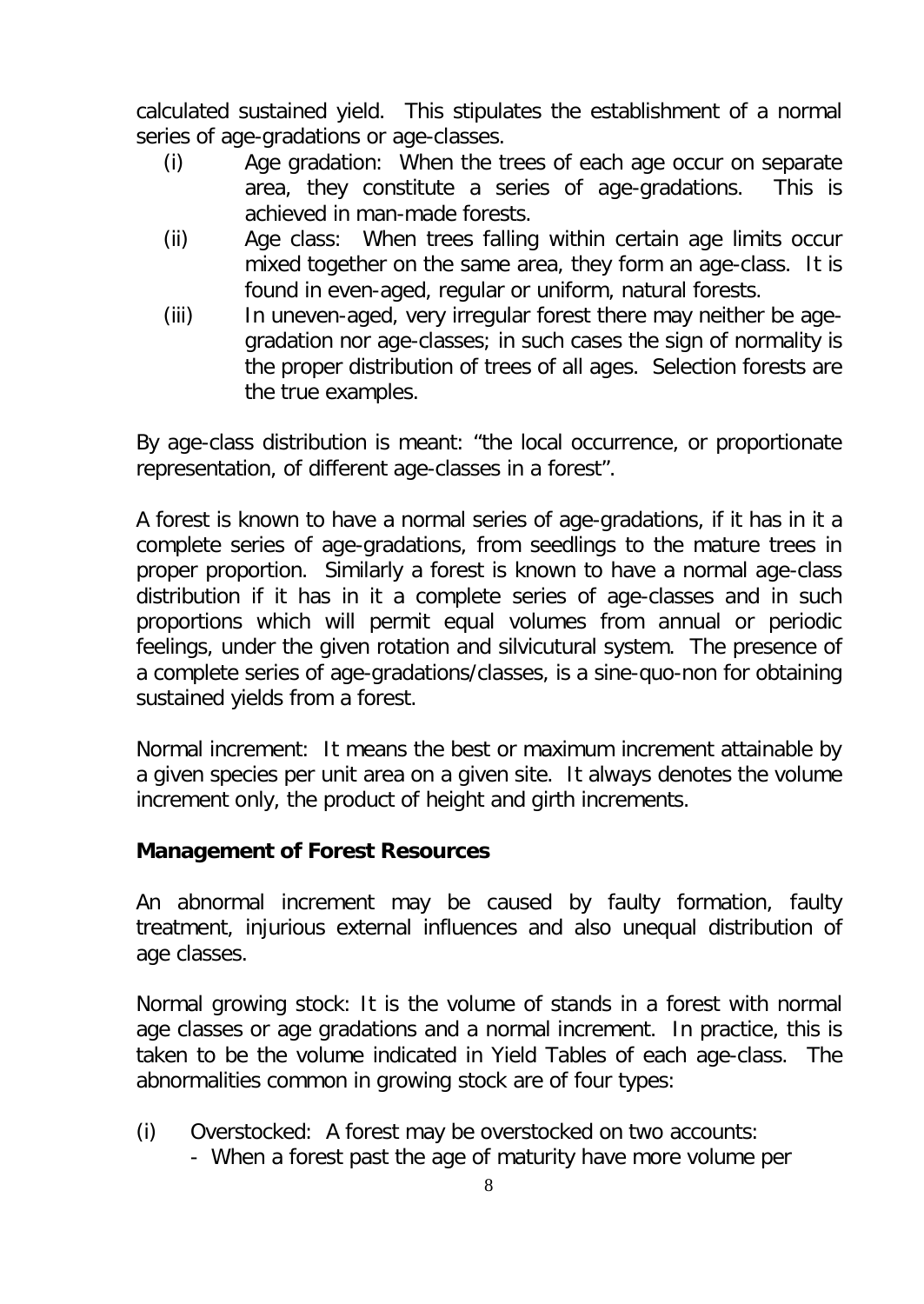hectare than the normal.

- A forest also becomes overstocked when the rotation already fixed is reduced.

In both the cases, there will be surplus growing stock due to excessive distribution of the older age classes. This surplus has to be gradually removed to achieve normalcy.

- (ii) Understocked: Understocking arises in three situations:
	- due to preponderance of the younger age classes, the volume per ha will be less than the normal,
	- due to previous mis-management or bad protection, the forest may have poor density than the normal condition, and
	- through the increase or extension of the rotation period.

This is remedied by conservative fellings and building up a proper reserve of growing stock.

- (iii) Volume normal but age classes abnormal: The whole forest may contain of single age class against the normal proper distribution of all age classes. This is the worst form of abnormality and conversion of such forest to normalcy is very difficult. In such situation, suspension of sustained yield may be necessary and sacrifice of material due to decay and unsoundness may be unavoidable.
- (iv) Sub-normal increment: This situation may arise due to the effect of fire, disease etc. or because of poor density or due to excessive overmature timber. Normalcy under such situations can not be achieved without sacrifice of material.
- (v) Volume increment normal in an abnormal forest: Annual increment may be correct volume for normal increment, but unless it is laid on to trees of the right size-class in the right proportion, it is not a normal increment.

## **INSTRUMENT OF FOREST MANAGEMENT**

Forestry is a long term enterprise. Plan of forest management therefore needs proper written document for guidance of the forest manager. It will also serve as an instrument for execution of operations decided upon to achieve the desired objectives. A Working Plan of a forest is such an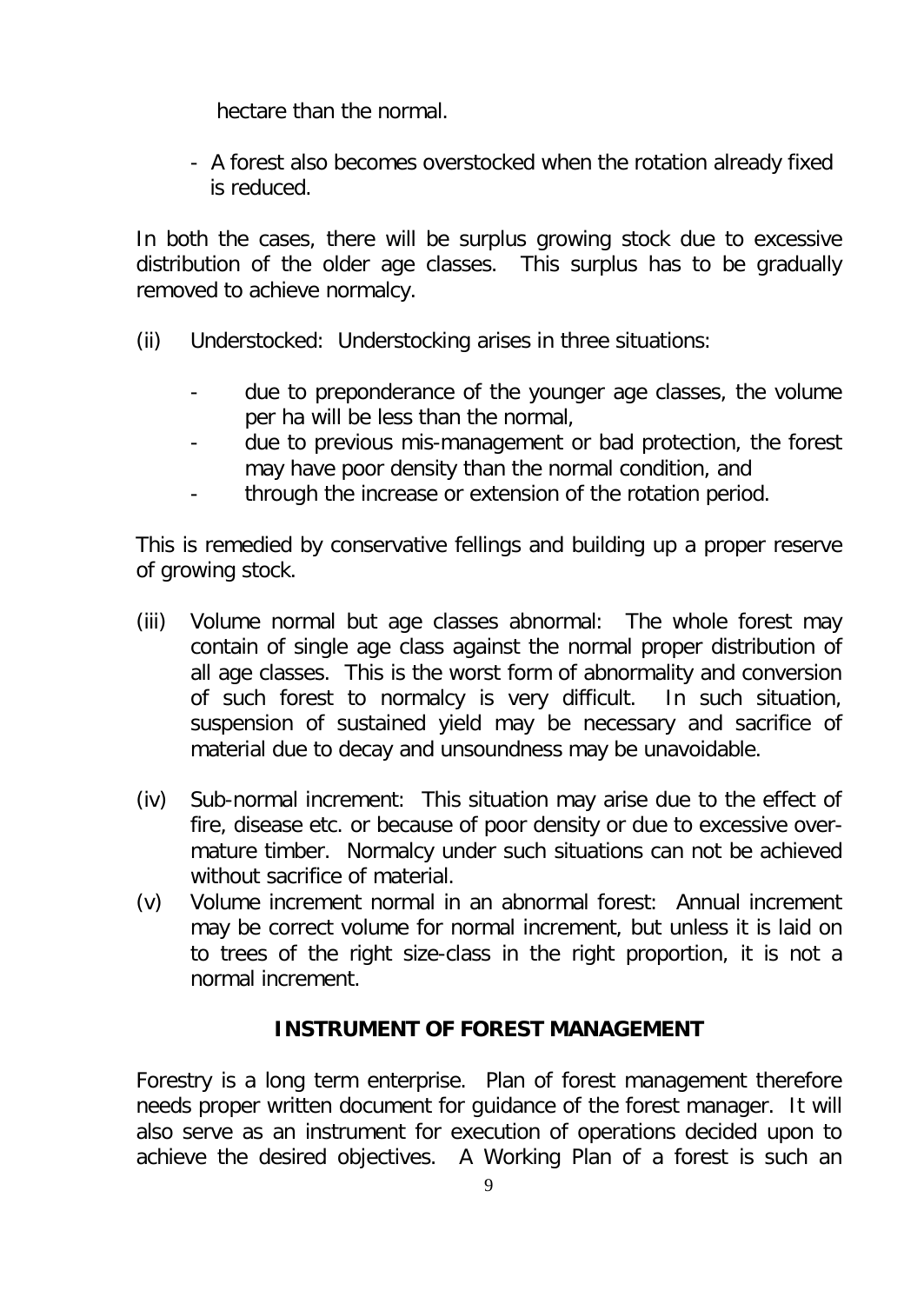instrument which discusses and prescribes the management of a forest so as to realize the objects of management.

# **WORKING PLAN**

- (i) It is a written scheme of management aiming at continuity of policy, controlling the treatment of a forest.
- (ii) It is a forest regulation prescribing the application of certain cultural rules, and the execution of certain works, in order to produce the given results.
- (iii) It is he simplest possible statement of what is known about the Working Plan area; its configuration, soil, climate, vegetation, its possibilities; what has been done in the past, what should be done in future, how it should be done, and what records should be kept.

Working Plans are invariably based on the principles of sustained yield. One of the objects of management is always to bring the forest to a condition as nearly normal as possible, and as early as practicable. It is not only a plan of operations for the management of the forest but also a document of reference on all matters connected with the forest. Working Plan is the unit of forest management, usually covering an administrative area or areas forming compact manageable block of forests.

## **MANAGEMENT UNITS**

From the point of view of Silvicultural management and yield regulation, the forests are organized into working circles, felling series, cutting sections, coupes, periodic blocks and felling cycles.

Working Circle (W.C.): A forest area (forming the whole or part of a Working Plan) organized with a particular object and subject to one and the same silvicultural system and the same set of Working Plan prescriptions. In certain circumstances Working Circles may overlap.

Felling Series (F. S.): A forest area forming the whole or part of a Working Circle and delimited so as:

- (i) to distribute felling and regeneration to suit local conditions, and
- (ii) to maintain or create a normal distribution of age classes. The yield is calculated separately for each felling series which should have an independent representation of age classes.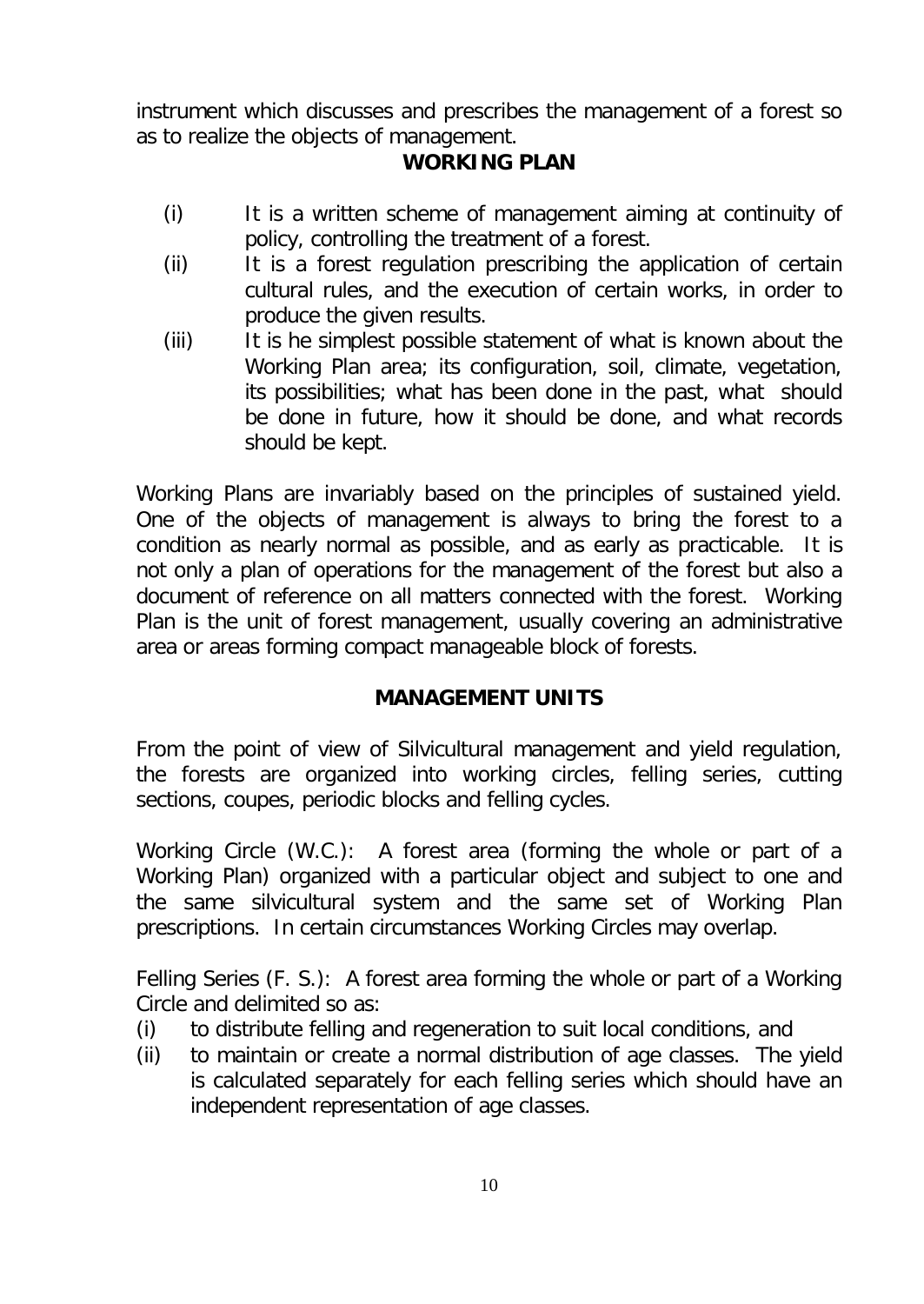When concentration of fellings in any one place is considered undersirable for silvicultural, social or economic reasons, e.g. if it is desired to provide a sustained yield of forest produce to one or more markets, or to distribute works of all kinds over one or more areas, a working circle may be divided into felling series. It enables effective control and distribution of work in different administrative units.

Coupe: A felling area, usually one of an annual series unless otherwise stated. Preferably numbered with Roman numerals I, II, III etc.

A Felling Series or Working Circle is divided into a number of Annual Coupes equal to the number of years in the rotation, especially in Clearfelling System.

Cutting Section: A sub-division of a felling series formed with the object of regulating cuttings in some special manner: a planned separation of fellings in successive years.

Sometimes it is desirable to avoid fellings in contiguous coupes in successive years for silvicultural considerations, such as fire danger or insect attack. In such cases, a felling series is sub-divided into a number of cutting sections.

Periodic Blocks (P.B.): The part or parts of forest containing one age-class, set aside to be regenerated or otherwise treated, during a specified period. The forests managed under uniform system are divided into periodic blocks, which may be "Floating" or "single" and "Fixed" of "Permanent". When only generation block is allotted, it is called floating periodic block. When all periodic blocks are allotted and retain their identity at working plan revision, they are termed fixed or permanent periodic blocks. Number and area of P. B. is calculated as under:

Number of P. B. = Rotation period / Regeneration period. Area of P. B.  $=$  Area of working circle / Number of P. B.

Felling Cycle (F.C.): In selection forests, it is the time that elapses between successive main fellings on the same area.

In an ideal Selection Forest the entire area is a complete and undivided F.S. which is to be worked every year. Such annual working of entire area of the Working Circle is neither practicable nor desirable. The usual practice is to divide the area into a number of coupes (cutting sections)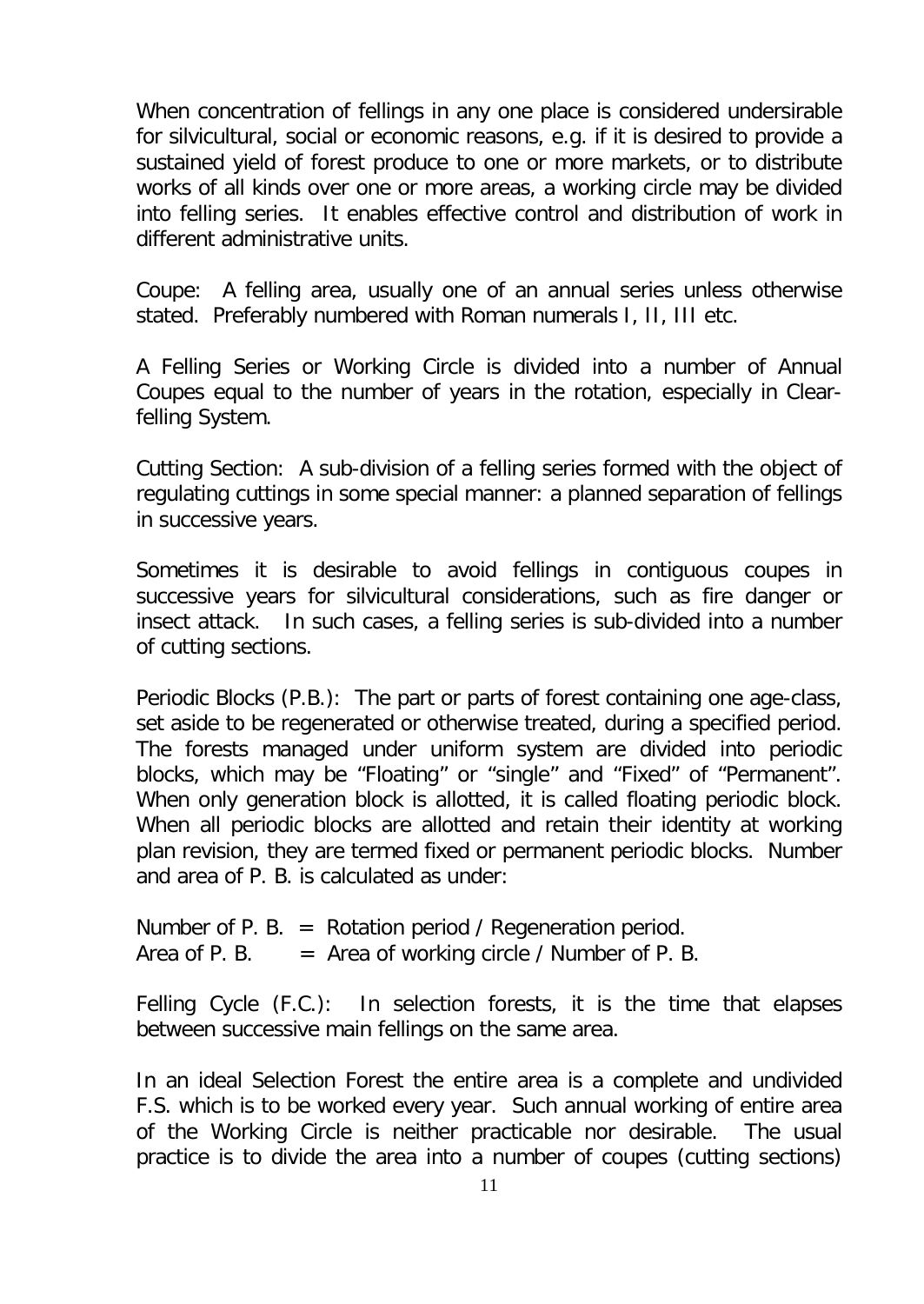each of which is worked at an interval of a planned number of years, known as Felling Cycle (F.C.). It may vary from 5 to 40 years depending on the intensity of working. The number of coupes will obviously be equal to the number of years in the F.C., and they may be made up of one or more forest compartments.

### **ROTATION**

It is also known as Production period. It is the period which a forest crop takes between its formation and final felling. It is not common one to all forest crops, nor for the same crop in different regions. It expresses the rate of growth of the crop to produce the desired size and quality of crop.

### **DEFINITION**

- (i) The planned number of years between the formation or regeneration of a crop and its final felling. In the case of a selection forest, the average age at which a tree is considered mature for felling.
- (ii) The period of years required to establish and grow timber crops to a specified conditions of maturity.
- (iii) The number of years fixed by the working plan between the formation or regeneration and the final felling of a forest crop.
- (iv) The interval between successive crop regenerations.
- (v) It is the age of trees or crops at which when they are felled, objects of management for the time being are best served.
- (vi) The interval of time between the formation of a young crop by seeding, planting or other means and its final harvesting.
- (vii) The period which elapses between the formation of a wood and the time when it is finally cut over.

## **ROTATION FOR UNIFORM AND SELECTION FORESTS**

Strictly speaking, the term rotation is correctly applicable to regular crops only. In clear fellings, plantations and regular forests, entire crops of trees of a sizeable area are felled at a time or during a comparatively short period when ready for felling. There is, more or less, a clear production period which can be planned in advance to give timber which satisfies the object of management. Thus the rotation is associated with the final felling age or removal age which may vary with rate of growth. On better sites rotation will be shorter.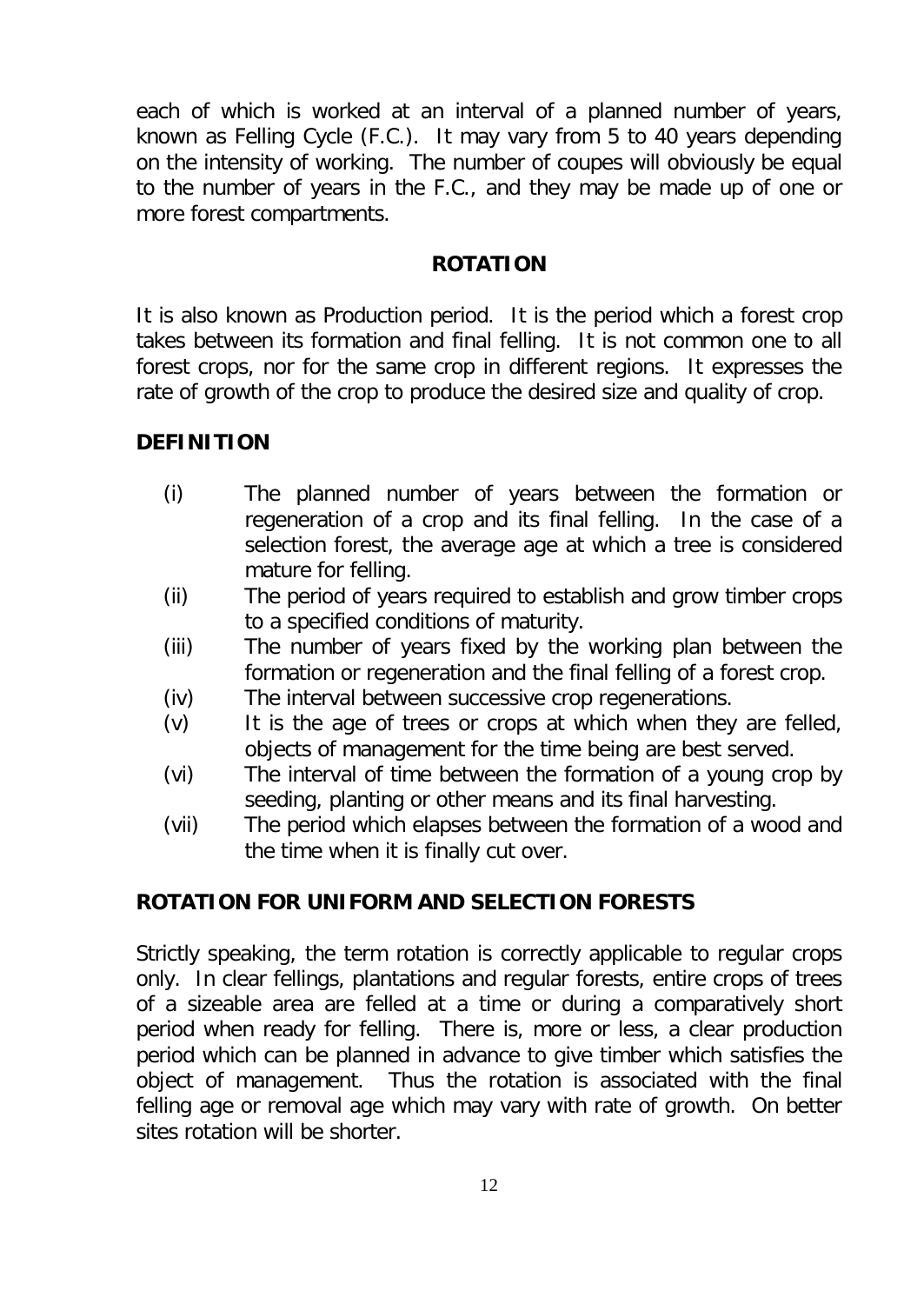In selection (unevenaged/irregular) forests, trees of exploitable size are felled selectively. Here the rotation period is equal to that of the average age of the exploitable size trees removed – the exploitable age, at which they attain the size required to fulfill the objects of management. Correct term expressive of maturity in selection forest is exploitable or utilizable age, or size.

## **CRITERIA FOR ROTATION FIXATION**

The salient features to be considered are that:

- 1. Rotation differs from species to species.
- 2. Rotation differs for same species from region to region.
- 3. Rotation is not a permanent one for a species at a particular site and can be increased or decreased.
- 4. Rotation may conform to "Maturity" of the species but it may not always conform to "Maturity".

Factors considered for fixing the rotation are:

- (a) Owner's desire and policy.
- (b) Financial aspects business enterprise maximum revenue.
- (c) Productive capacity of land and tree species.
- (d) Market demand for particular "form".
- (e) Value of wood products.
- (f) Capital investment economic management.

### **CLASSIFICATION OF ROTATION**

Based on the objects of management and also of "necessity", the rotation is classified as: Physical rotation, Silvicultural rotation, Technical rotation, Rotation of maximum volume production, Rotation of highest income, Financial rotation.

*Physical Rotation:* Rotation that coincides with the natural lease of life of a species on a given site. Trees are harvested only on their death. This is followed in protected forests, park lands, roadside avenues, recreation forestry etc.. It is not relevant in economic forestry.

*Silvicultural Rotation:* The rotation through which a species retains satisfactory vigour of growth and reproduction in a given site. This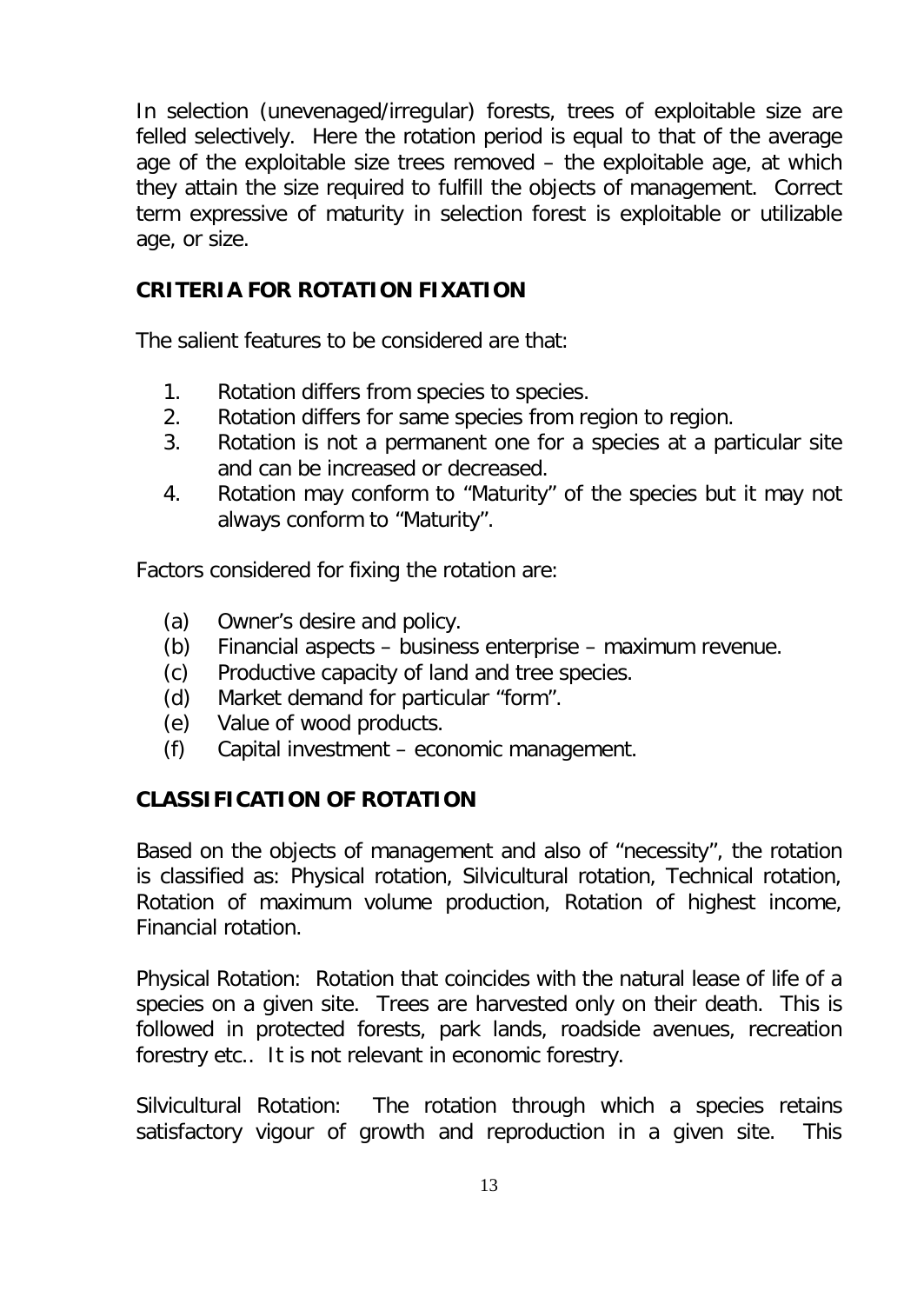rotation presupposes the crops which are regenerated by natural means and coppicing.

It is not only long but has also very wide range of limits. It is useful in forests managed primarily for aesthetic and recreational purposes, where large old trees with accompanying regeneration provide scenic beauty. Some foresters do not distinguish between Physical and Silvicultural rotations.

*Technical Rotation:* Rotation under which a species yield the maximum material of a specified size or suitability for economic conversion or for special use. The harvest depends upon the form in which he market demands the forest product to suit specific purposes, e.g. transmission poles, railway sleepers, match wood, paper pulpwood, saw logs etc. It is adopted, particularly, by industrial firms which own forests and plantations for the purpose of supplying raw materials for their plants.

*Rotation of Maximum Volume Production:* The rotation that yield the greatest annual quantity of material or that which produces the greatest mean annual increment of wood.

This is the widely used rotation throughout the world. It embodies the principles of sustained yield. Besides it aims profitable extraction and sale of wood. Maximum volume production is achieved when the mean annual increment (MAI) of a crop reaches the culmination point. This rotation yields largest volume per unit area, per annum, and is an important rotation which is adopted frequently.

It is suitable where the total quantity of woody material is important and not the size and specification, like firewood, raw material for paper pulp, fibre and particle board industries based on disintegration processes of wood.

*Rotation of Highest Income:* It is the rotation that yields highest average annual gross or net revenue irrespective of the capital value of the forests; also known as rotation of highest revenue or forest rental.

It is calculated without interest and irrespective of the times when the items of income or expenditure occur. Land value is also not considered in this case. This rotation is fixed under the assumption that the wood has same value whatever its size, and annual expenses do not vary with alterations in the rotation. In the case of present day industrial plantations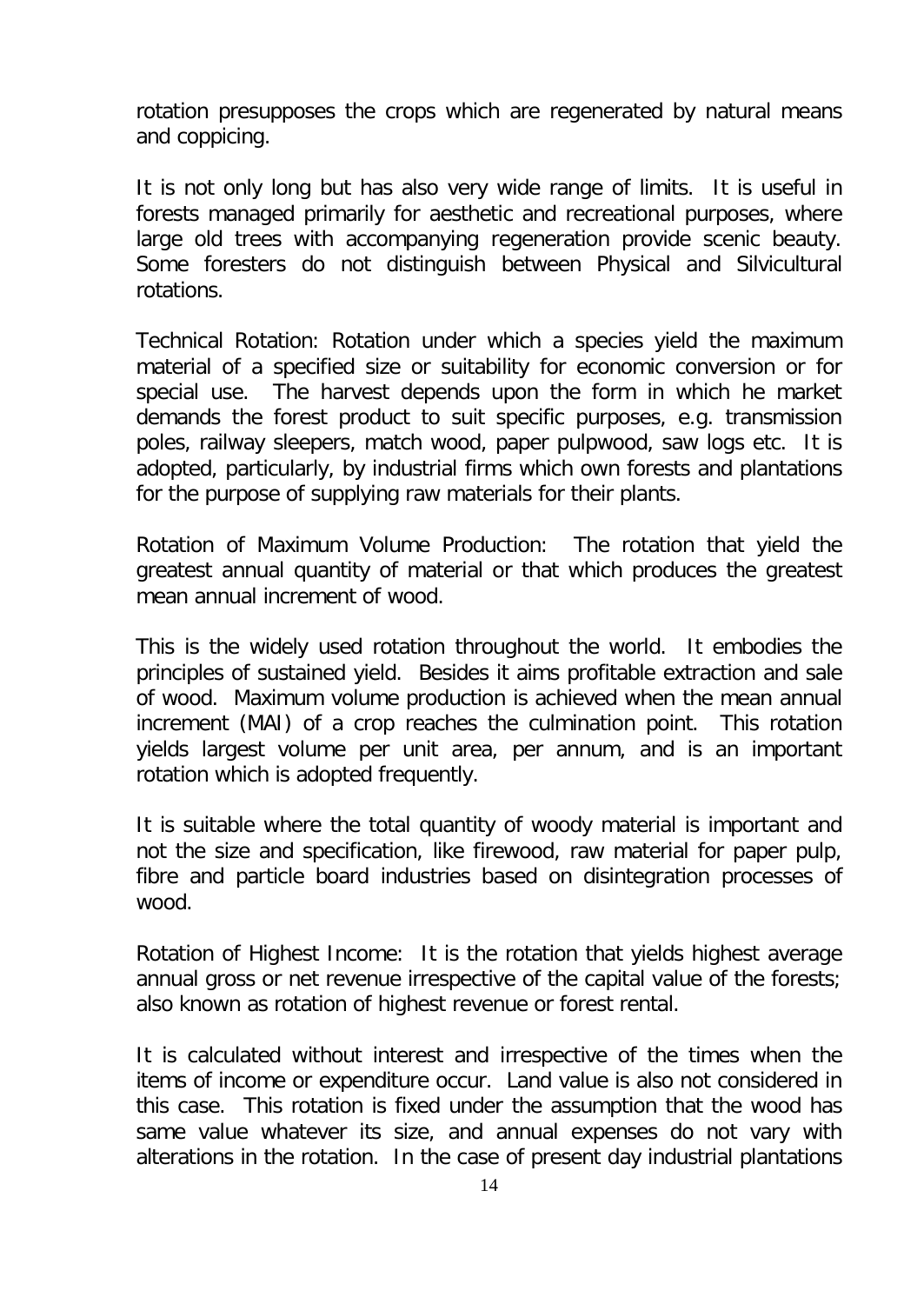formed though borrowed money, this kind of rotation will not be of any use.

This rotation is important from the over all national point of view, as attainment of highest gross revenue is more important than that of net income because larger expenditure and investment generates several social benefits, and indirect advantages to the trade and industry.

Private owners are interested in maximum net revenue by keeping the rotation period as short as possible.

*Financial Rotation*: It is the rotation which yields the highest net return on the invested capital. It is a rotation determined on financial considerations, i.e., that yielding the highest rate of interest. It is also known as "Economic Rotation". In this rotation all items of revenue and expenditure are calculated with compound interest at an assumed rate, usually the rate at which the Government is able to borrow money. It may be defined as,

- The rotation which gives the highest discount profit, usually at its commencement.
- The rotation which is most profitable.
- The rotation which gives the highest net return on capital value, i.e., under which the soil expectation value calculated with a given rate of interest is the maximum.

This rotation is not applicable to natural forests because of lack of data regarding age, growth rate, mortality, etc. of the forest crop, the actual costs of various operations and the price range of end products.

This is easily fitted to the management of man-made forests especially industrial plantations. The economic principles are applied in this case and this rotation gives the highest net profit over and above a certain fixed percent, after allowing compound interest on all expenditure and income.

## **CHOICE OF ROTATION**

For commercial forestry, the rotation shall be "a combination of technical and silvicultural rotation tempered by market demands and essential economic considerations".

## **INCREMENT**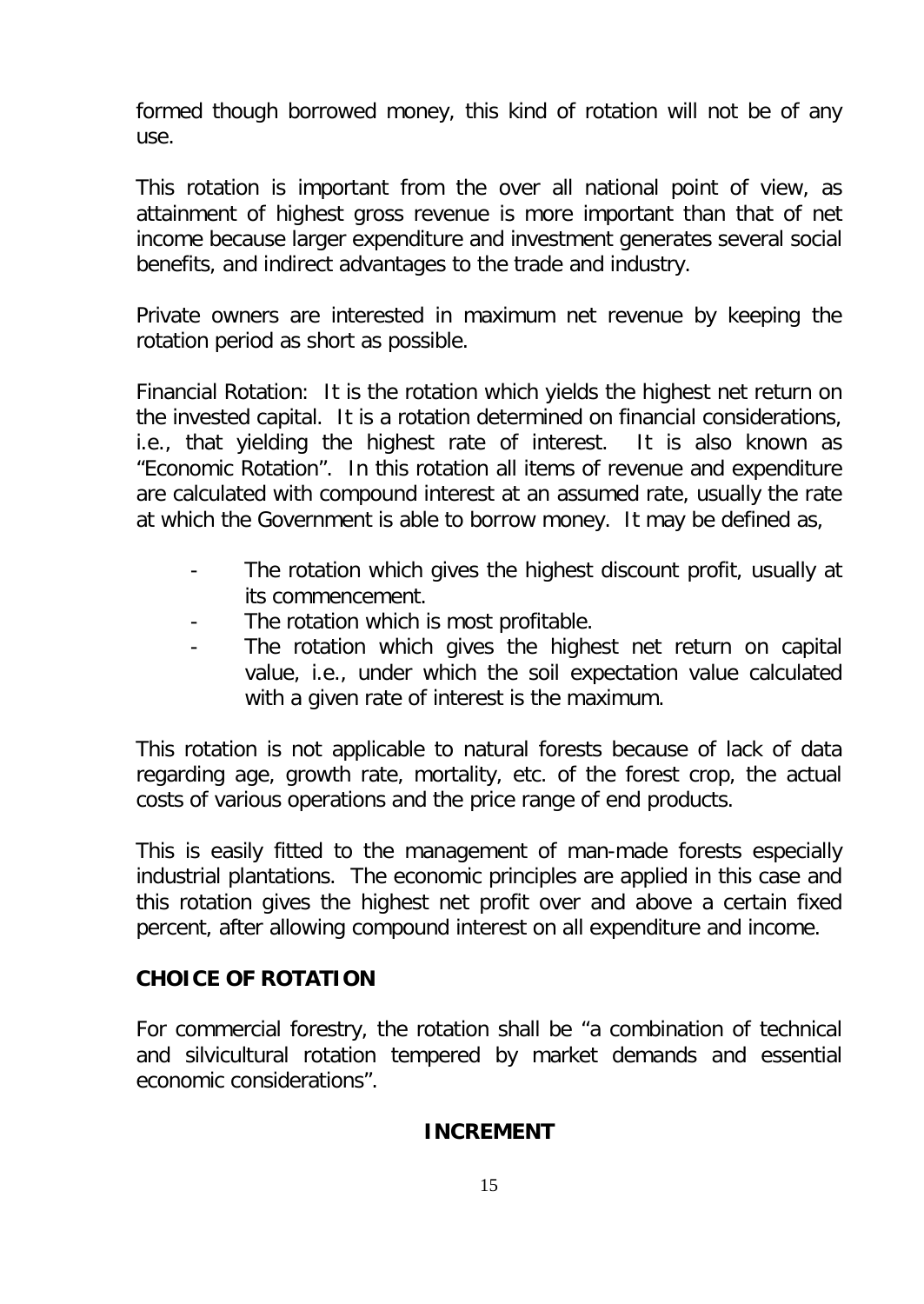Forest is a capital in the economic sense, which should produce interest. Trees are the capital and growth (increment) is interest; both are indistinguishable. Increment is the increase in growth of a tree or crop with age. It may be in term of wood content, or any of the factors which increase with age-diameter, height, basal area, volume, quality price or value. It is determined for any given period, by measuring it at the beginning and at the end of the period.

*Definition:* The increase in girth, diameter, basal area, height, volume, quality, price of individual trees or crops during a given period.

In Forest Management, the term increment refers usually to only volume increment, and that too of crops rather than of individual trees. It is intimately connected with the volume and age of the crops.

### **KINDS OF INCREMENT**

*Current Annual Increment* (C.A.I.): The increase in growth that takes place in a particular year is called the C.A.I. for that year. Usually taken as the periodic annual increment over a short preceding period.

It may be expressed as  $[V(n+1) - Vn]$  where V  $(n+1)$  is the volume of wood produced in  $(n+1)$  year and Vn the volume in n years.

*Periodic Annual Increment* (P.A.I.): The average increase in growth which takes place in any short period (5 or 10 years); sometimes referred to as periodic mean annual increment.

Since annual measurements are very difficult in forest and impossible in practice, only P.A.I. is taken as C.A.I. and all the yield tables consider P.A.I. as C.A.I.

If the period is short, P.A.I. and C.A.I. will be very close to each other.

*Mean Annual Increment* (M.A.I.): It is the average annual rate of growth up to any given date i.e., it is an average rate of growth representing the total growth or yield at a given age distributed or spread over the period. The total increment upto a given age divided by that age is M.A.I.

The volume of a tree is built up of successive C.A.Is., which, of course, vary considerably from year to year. The C.A.I. is a chapter in the history of the tree. The mean of all C.A.Is. is known as Mean Annual Increment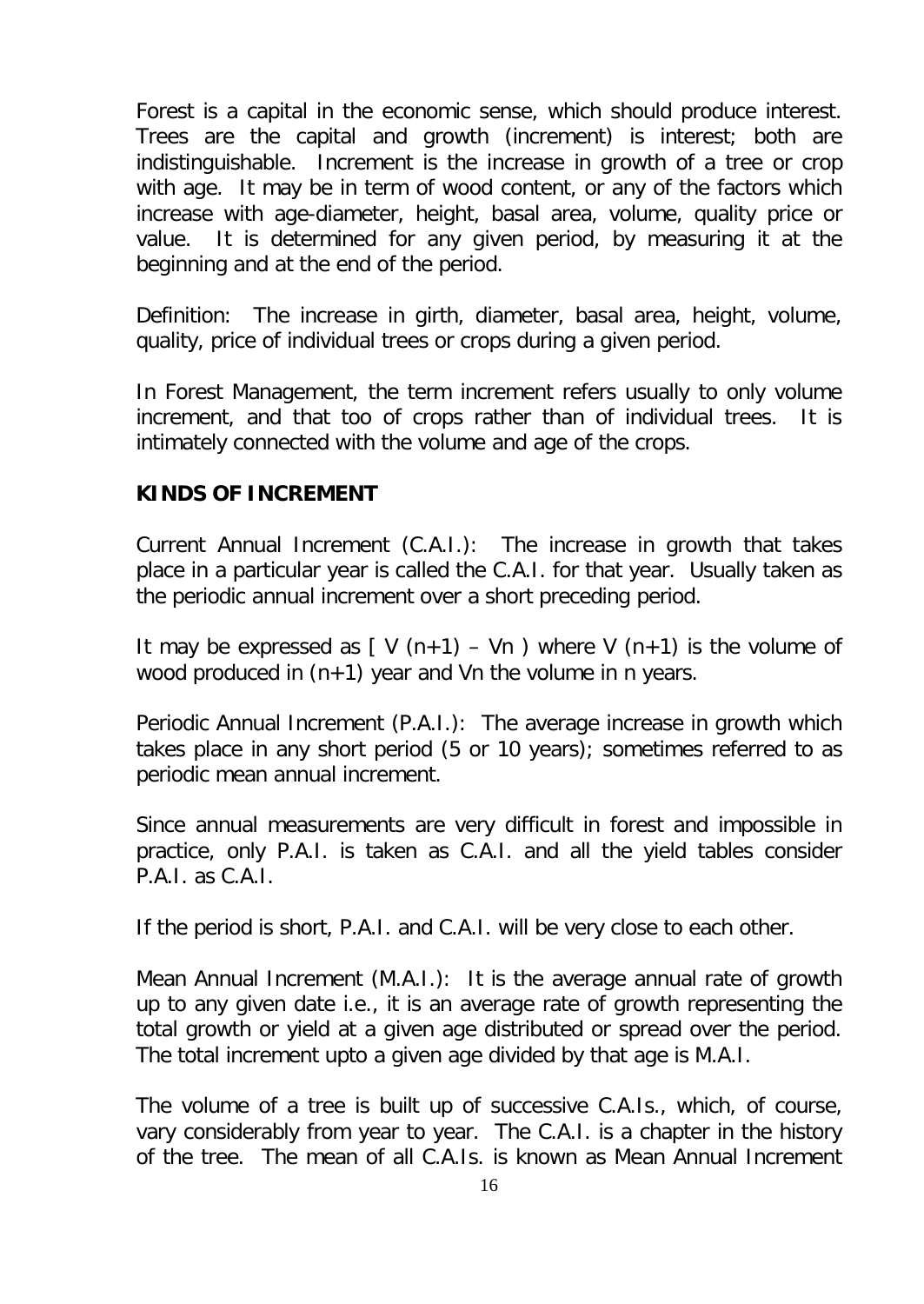(M.A.I.) an average annual rate of growth upto any given age; it is derived by dividing total increment upto any specified age by that age.

M.A.I.  $=$  (Vx – Vo )/x, when Vx is volume at the end of x years; Vo is the volume at the beginning.

*Final Mean Annual Increment* (F.M.A.I.): It is the M.A.I. at rotation age. This is calculated by dividing the total of volumes (final yield at the end of rotation + intermediate yields from thinnings, etc.) by the rotation period.

F.M.A.I.  $=$   $(Vr + Vi)/r$ , when Vr is the volume at the end of rotation; Vi is the intermediate yield, and r is the rotation in years.

*C.A.I. Curves*: The study of C.A.I. curves is interesting. The C.A.I. is small in the seedling stage, gradually rises, reaches its maximum and falls till it approaches zero when death occurs.

In case of light demanders and moderate shade bearers, the maximum is reached when the height growth culminates.

In case of shade bearers, maximum is attained several years after the culmination of height growth, and after attaining maximum, C.A.I. falls rapidly at first and then more slowly.

# **C.A.I. and M.A.I. Curves, Their Relationship and Significance**

There is a definite relationship between C.A.I. and M.A.I. The curves drawn for different species conform to the same pattern as show in Fig. 11.1, is another specialty.

> 1000 – 900 - 800 700 - 600 – 500 – 400 – 300 – 200 – 100 –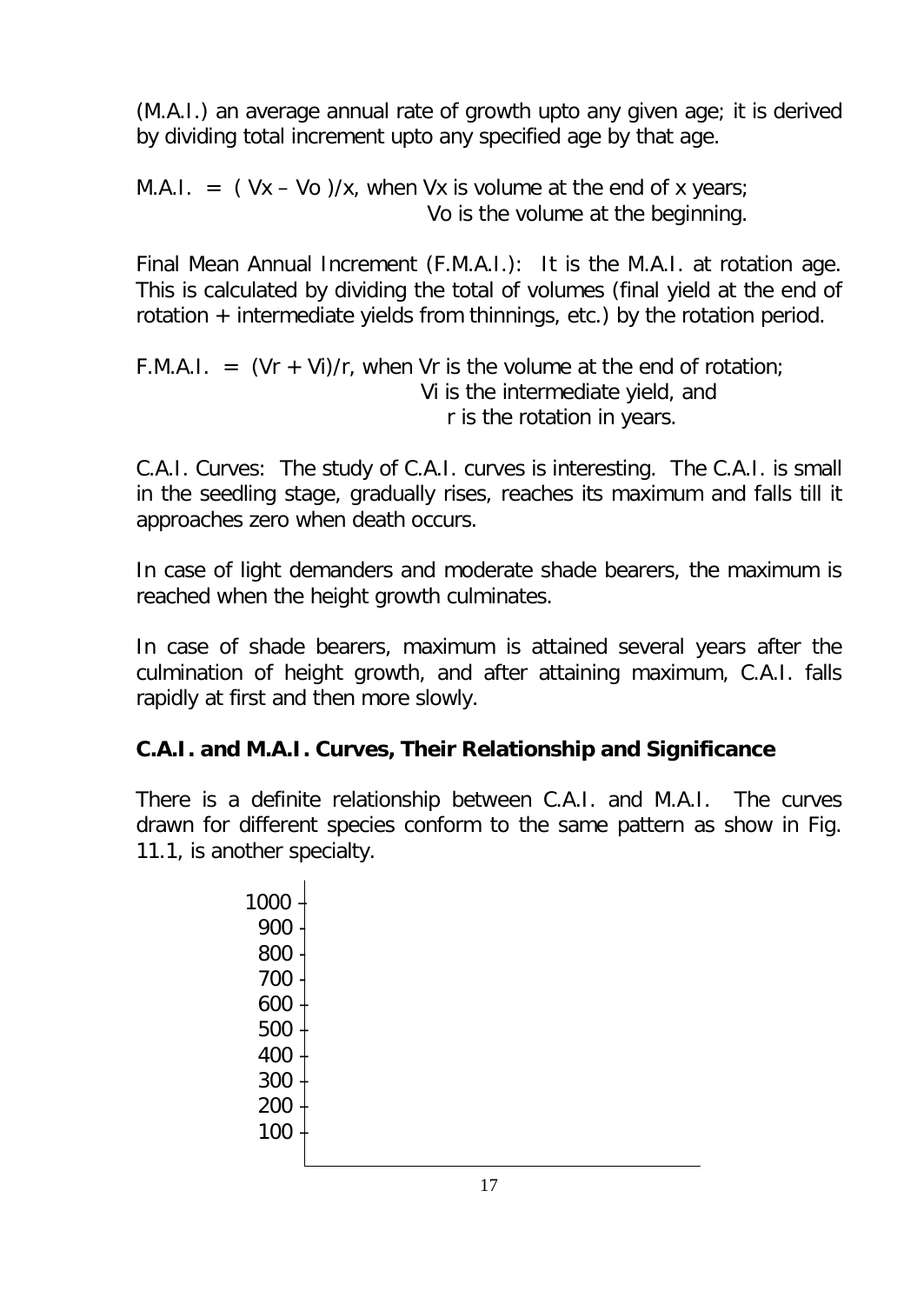0 5 10 20 30 40 50 60

Fig. 1: Relationship between C.A.I. and M.A.I. Curves.

The C.A.I. and M.A.I. curves allow to draw following conclusions:

- At first M.A.I. Keeps below C.A.I.
- C.A.I. attains its maximum before M.A.I. and will be falling while M.A.I. will be still rising.
- While C.A.I. is greater that M.A.I., the latter is rising.
- When C.A.I. is less than M.A.I., the latter is falling.
- When  $C.A.I. = M.A.I.$ , the latter is stationary.
- When C.A.I. and M.A.I. curves meet, the latter has attained its maximum.
- The meeting points of C.A.I. and M.A.I. curves determine the rotation of maximum volume production.

# **INCREMENT PERCENT**

The average annual growth in volume (or basal area) over a specified period expressed as a percentage of the volume (or basal area) either at the beginning or, more usually, half way through the period.

It is an expression of the relation between increment and volume. It is the ratio of increment and volume expressed percentage.

Increment  $% (I.P.) = Increment/Average volume x 100$ 

# **TYPES OF INCREMENT PERCENT (I.P.)**

*Current annual increment percent*: It is the relation between the annual increase of increment during a given year and the volume at the beginning of the year expressed as percentage.

*Period increment percent*: This is the percentage ratio between the increment during a given period to a basic volume i.e., mean volume for that period or the volume at the beginning of the period.

*Mean annual increment percent*: It is the percent ratio which the M.A.I. for a given age bears to the total volume at that age.

# **UTILITY OF I.P.**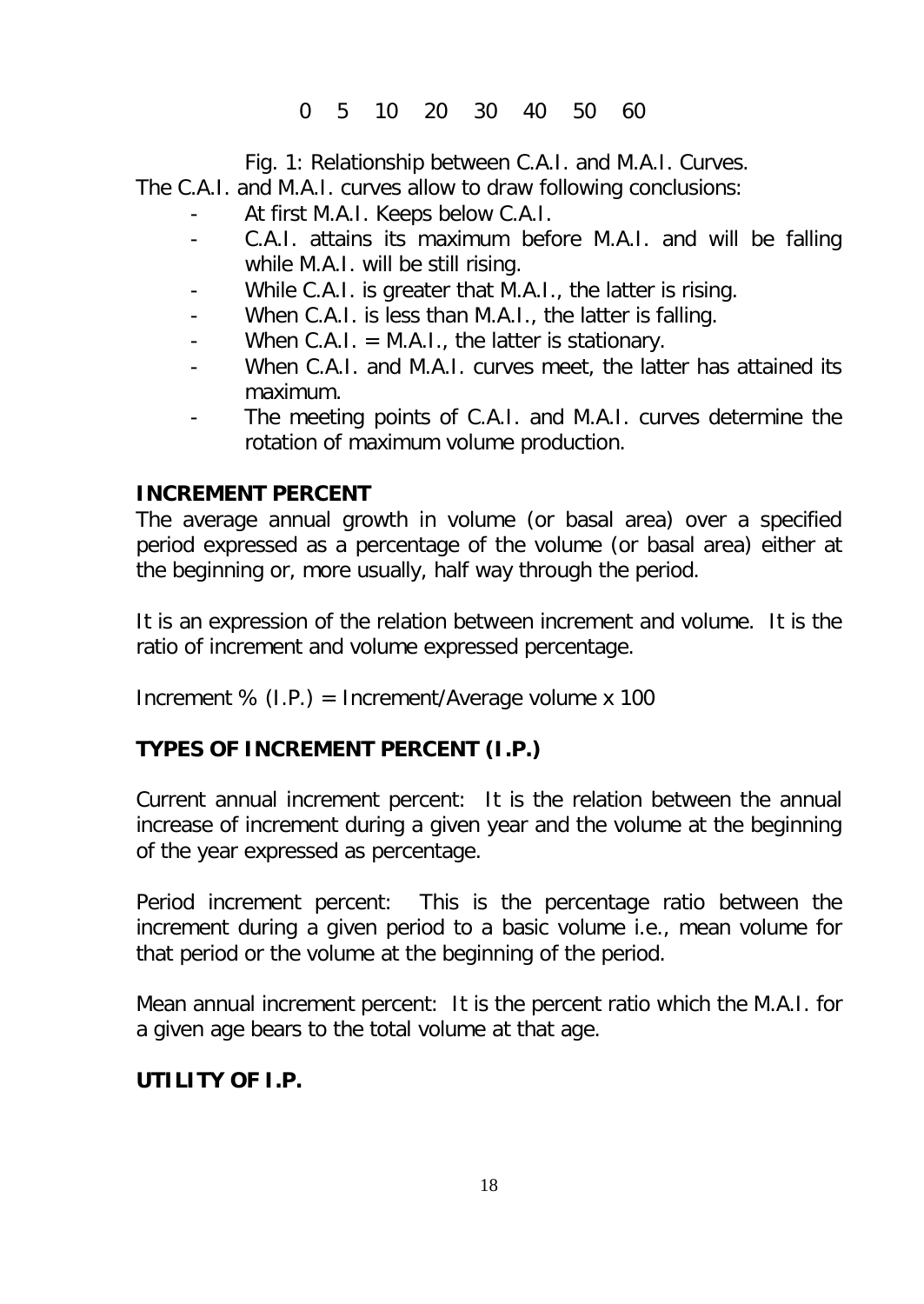(i) It is the indicator of maturity of individual trees or crops and used for fixing the rotation or the yield. The decrease in I.P. indicates the increase in age/maturity of the stand (Fig. 2).



Fig. 2 : Age and C.A.I. percent curve.

(ii) The trees/crops showing lowest I.P. should be selected for felling. This allows the removal of greatest possible volume of wood capital with reduction of smallest possible amount of increment. In effect it transforms the forest capital from low to increased I.P. as a whole.

Increment percent (I.P.) is the C.A.I.%, which is usually computed from Yield Tables by Pressler's Formula as under:

Increment percent (I.P.) =  $[(V-v)/n]/(V + v)/2] \times 100$  $=$   $(V - v)/(V + v) \times 200/n$ 

Where  $V =$  Present volume of the crop,  $V =$  Volume of the crop n years ago, C.A.I. =  $(V - v)/n$ , and Average Volume =  $(V + v)/2$ .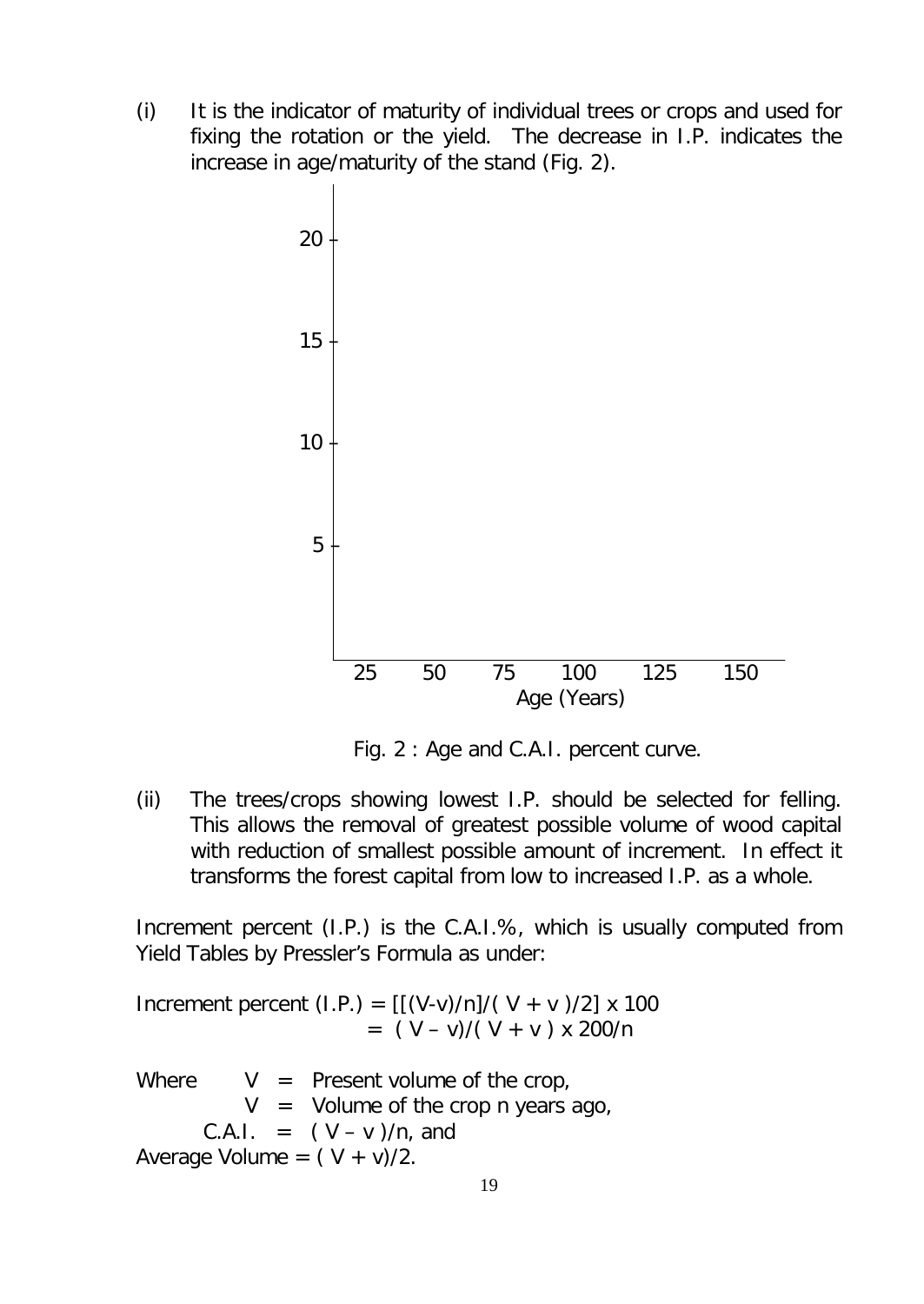Pressler also discovered that the increment percent (I.P.) for the year r, in which the M.A.I. culminates, can be expressed by the formula:

> $I.P. = 100/r$ **RECORDS**

The importance of Rs in all forestry operations cannot be over emphasized.

- 1. It affords in an inexperience officer the opportunity to know the work done, the procedure and the relative cost.
- 2. It is particularly useful as a guide for planning future schemes for projects.
- 3. It also brings into view the financial commitments involved.

### **TYPES OF RECORDS**

#### 1. **COMPARTMENT REGISTER**

A compartment in the smallest permanent territorial units in a forest reserve. Occasionally a compartment may be sub divided into subcompartment temporarily.

A compartment register is precisely a book for recording the time, cost and different type of operations carried out in the compartment. The costs of operation are expressed in mandays. However the cost of a manday at the time of operation is also stated so that the cost can be evaluated in cash.

The silvicultural system in operation time and cost of thinning, climber cutting, Reasoning are clearly stated. These are some examples of operations to be recorded in a compartment register.

- 2. **NURSERY REGISTER:-** This shows the details of seeds received and used and plant or seedlings raised and dispatched i.e. the centrum in a nursery or output of a nursery.
- 3. **NURSERY CALENDAR:-** This shows the details procedure of operation carried out in the nursery. For example the ratio of different component of the Rotting mixture e.t.c.
- 4. **COSTINGS:-** This shows the details and analysis of cost of operation.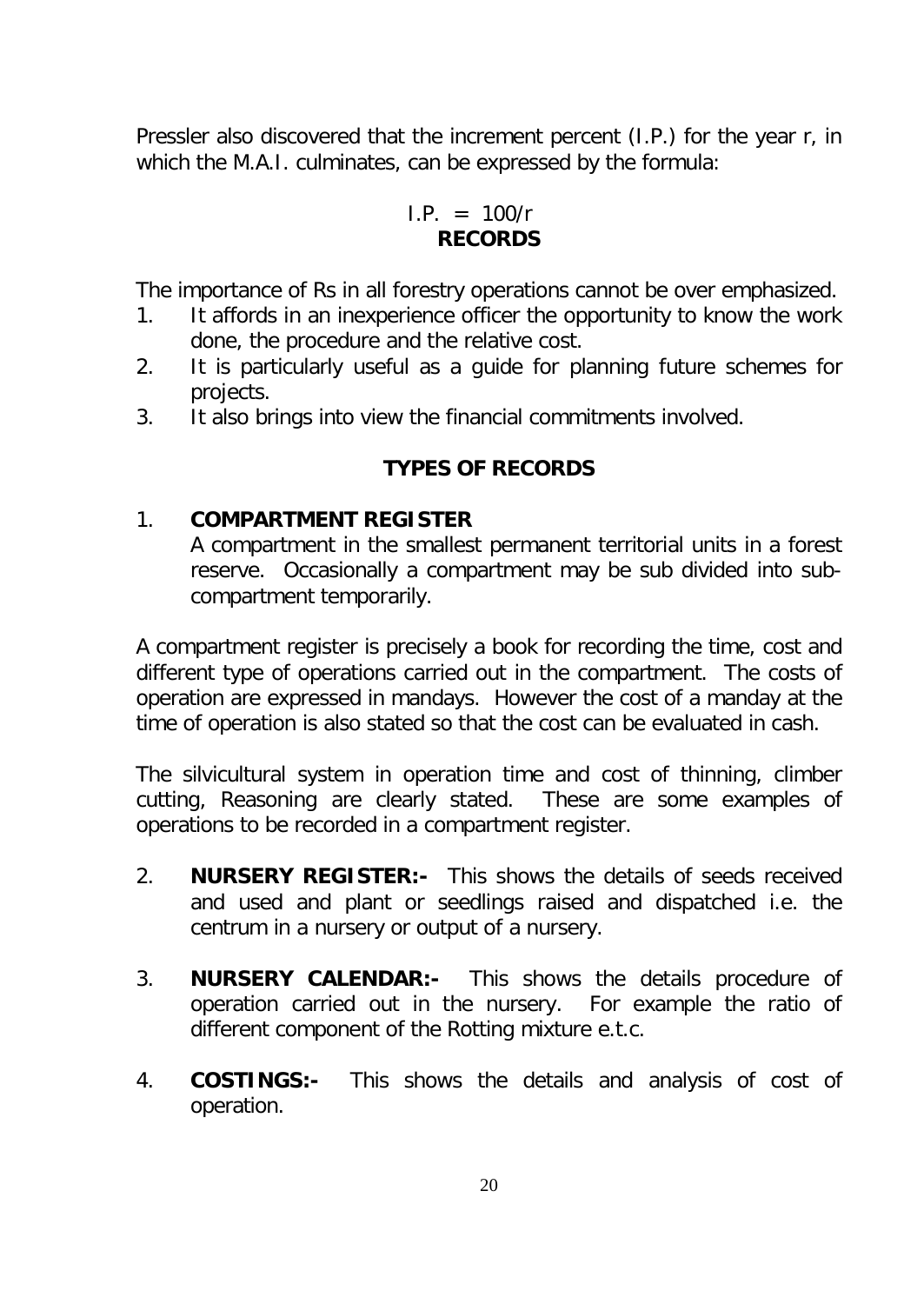- 5. **CASH FLOW:-** This shows the annual expenditure and revenue realized during the year. It shows the net profit or loss of the nursery.
- 6. **WORK CALENDAR:-** This gives the time and the number of mandays involved in all operations carried out during the year Example of a work calendar:

| <b>Months</b>       | January      | February     | December     |  |
|---------------------|--------------|--------------|--------------|--|
| <b>Operations</b>   | <b>Weeks</b> | <b>Weeks</b> | <b>Weeks</b> |  |
| Collection of seeds |              |              |              |  |
| Site preparation    |              |              |              |  |
| Filling of pots     |              |              |              |  |
| Sowing pricking out |              |              |              |  |
| Watering            |              |              |              |  |

7. **PIE CHART:-** The cost of different operations are expressed on % ages of the total cost of a project or scheme. These percentages are indicated in a circular design drawn to scale. Both % and operations are expressed in the various sections.

Example:- Raising a nursery to produce 10,000 seedling

| Total cost                           | $\rightarrow$ #100    | $=$               | 100% |
|--------------------------------------|-----------------------|-------------------|------|
| Seed collection $\longrightarrow$ #5 |                       | $=$               | .5%  |
| 2. Potting                           | $\longrightarrow$ #10 | $\equiv$ $\equiv$ | 10%  |

- 3. Site preparation  $\longrightarrow$   $\frac{1}{2}50$  = 50%
- 4. Potting Mixture  $\longrightarrow$   $\frac{120}{120}$  = 20%
- 5. Watering  $\longrightarrow$  #10 = 10%
- 6. Stumping  $\longrightarrow$   $\frac{145}{15}$  = 5%



8. **CONTROL FORM:-**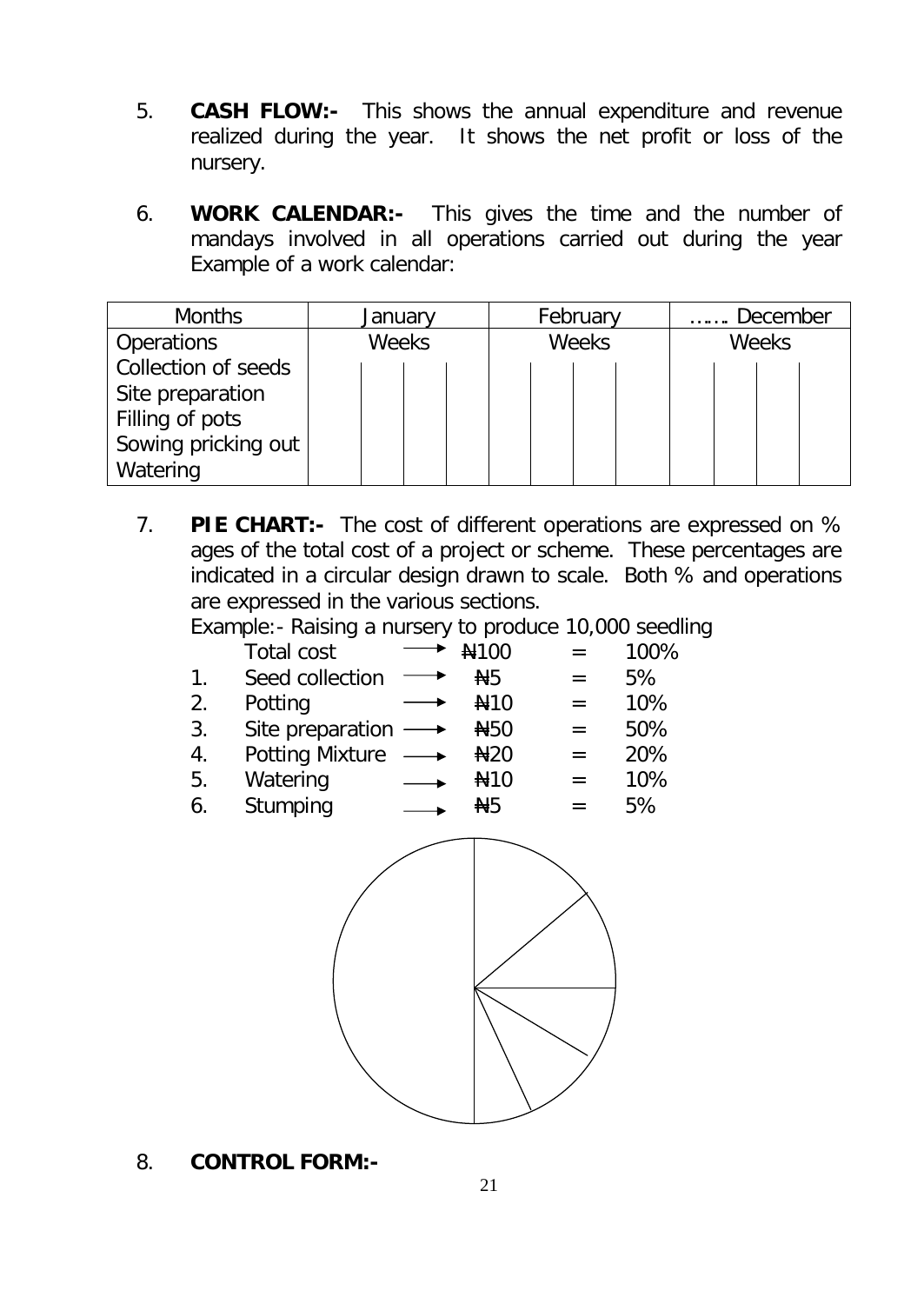Supposing you planned to be producing 100,000 seedlings yearly in your state so as to meet up with a forestation programme, the form below is used. Control form is a form of completion report, stating the amount of work expected to be done, work done and reasons for excess or deficit. Control form is not used for nursery alone; it is also applied to plantation programme. For example a state may decide to plant up 1,000 acres of land yearly but it may happen that in a particular year they planted only 950 acres and so having a deficit of 50 acres. It may also happen that they plant say 10.5 acres in another area hence having an excess of 915 acres that year. In this programme the control form is used as a sort of guidance.

| Year | Expected   | Actual     | <b>Difference</b> |                |                              | <b>Total Difference</b> |               |
|------|------------|------------|-------------------|----------------|------------------------------|-------------------------|---------------|
|      | Production | Production |                   |                | up to date                   |                         | Remarks       |
|      |            |            | <b>Excess</b>     | <b>Deficit</b> | Excess                       | <b>Deficit</b>          |               |
| 1972 | 100,000    | 99,000     |                   | 1000           | $\qquad \qquad \blacksquare$ | 1000                    | Lack of seeds |
| 1973 | 100,000    | 100,050    | 50                |                |                              | 950                     | Higher gn %   |
| 1974 | 100,000    | 100,100    | 100               |                |                              | 850                     | Higher gn %   |
| 1975 | 100,000    | 99,940     |                   | 60             | $\blacksquare$               | 910                     | Lack of Seeds |
| 1976 | 100,000    | 101,500    | 1500              |                | 590                          |                         | High Gn %     |

### **YIELD REGULATION**

Once the structure of a normal or ideal forest has been decided upon, it is necessary to plan the management of the given working cycle so as to develop it towards this standard.

The management procedure leading to this result is called yield regulation. Y.R. consists of:

- (a) Estimating productive capacity of the area in its present condition i.e. production possibility.
- (b) Deciding how much of this should be retained to built up the grows stock or how much of the excess growth stock should be removed to minimize loss and balance the yield.
- (c) Deciding in what localities, time, proportion and total volume of timer to cut (i.e. where, when and how much to cut).
- (d) Deciding on the kind of timber species and size that should compose the volume cut.

The very essence of Y.R. is in determining the cut. There is no single formula for the solution of cut-determination. This depends on state and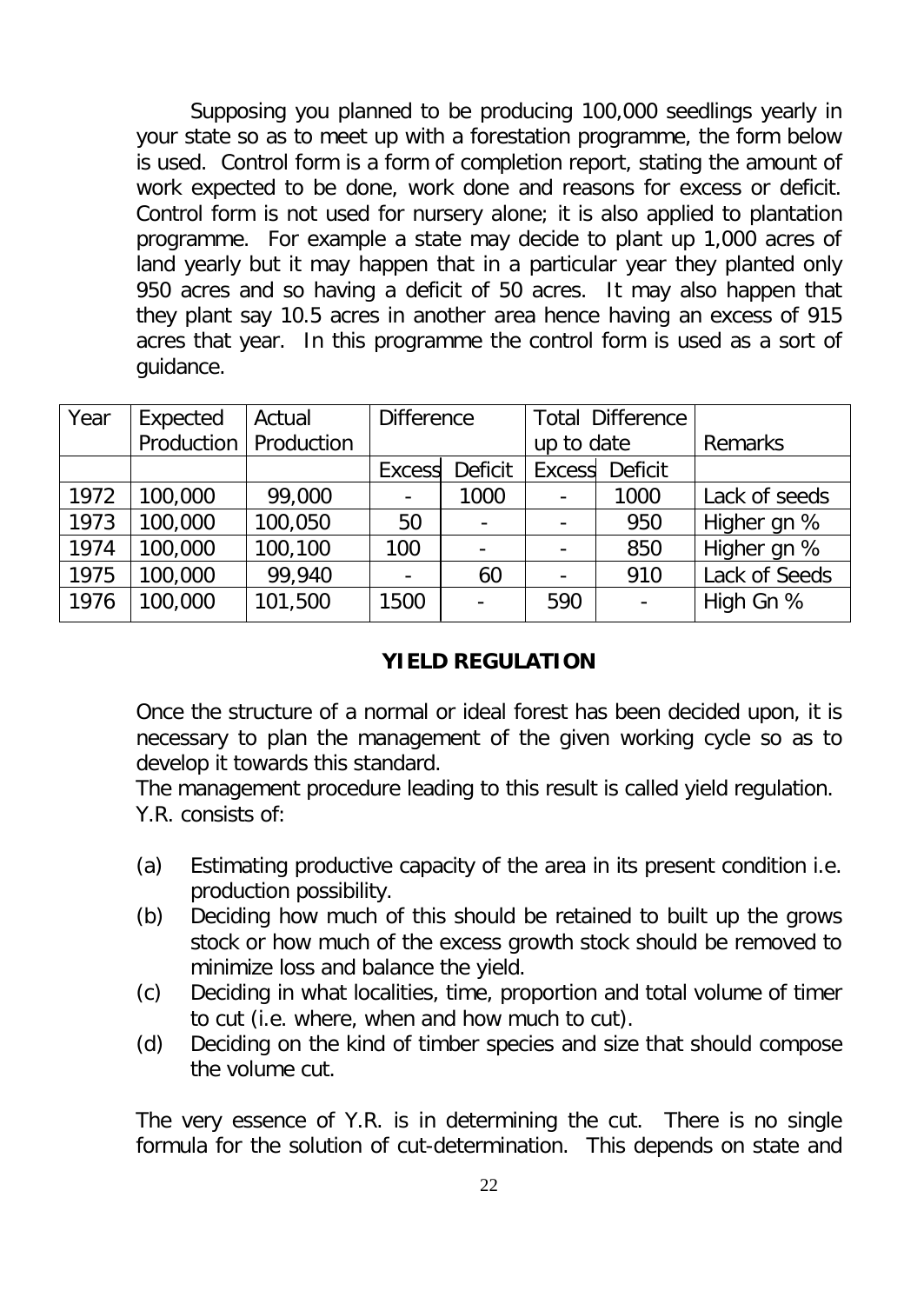trends of market, intensity of management and silvicultural systems adopted.

Thus Y.R. necessarily involves a compromise between economic and silvicultural consideration in management.

Generally the main objectives why timber production and telling of trees should be regulated can be broadly discussed under 4 headings namely:

- 1. Silvicultural
- 2. Labour
- 

3. Industries Object of Yield Regulation

4. Economic Reasons.

### 1. **SILVICULTURE**

(a) **Over Cutting** (i.e. Cutting more than required or cutting more than can be replaced).

This may cause determination of the soil, introduction of unwanted species. (example Musanga cescropioides) and dieing out of wanted species due to lack of regeneration.

(b) **Under-Cutting:** May lead to over matured trees which deteriorate in wood quality and the seeds and fruits of which loose viability rapidly.

The dense shade of an over-matured tree will make it difficult for young plant on forest floor to survive due to lack of light.

## 2. **LABOUR**

The employer needs skilled labour to carry out his work and this can only be got by regular employment intermittent employment leads to forced employment of casual labour with consequent lack of skill and responsibility.

Similarly an employee will not stay in a job or trade hthat offers only intermittent employment. It means then that both parties employer and employee suffer when the work is intermittent.

### 3. **TIMBER INDUSTRY**

Both the industries themselves and the workmen they employed cannot continue to operate it the out turn of wood raw material is only intermittent.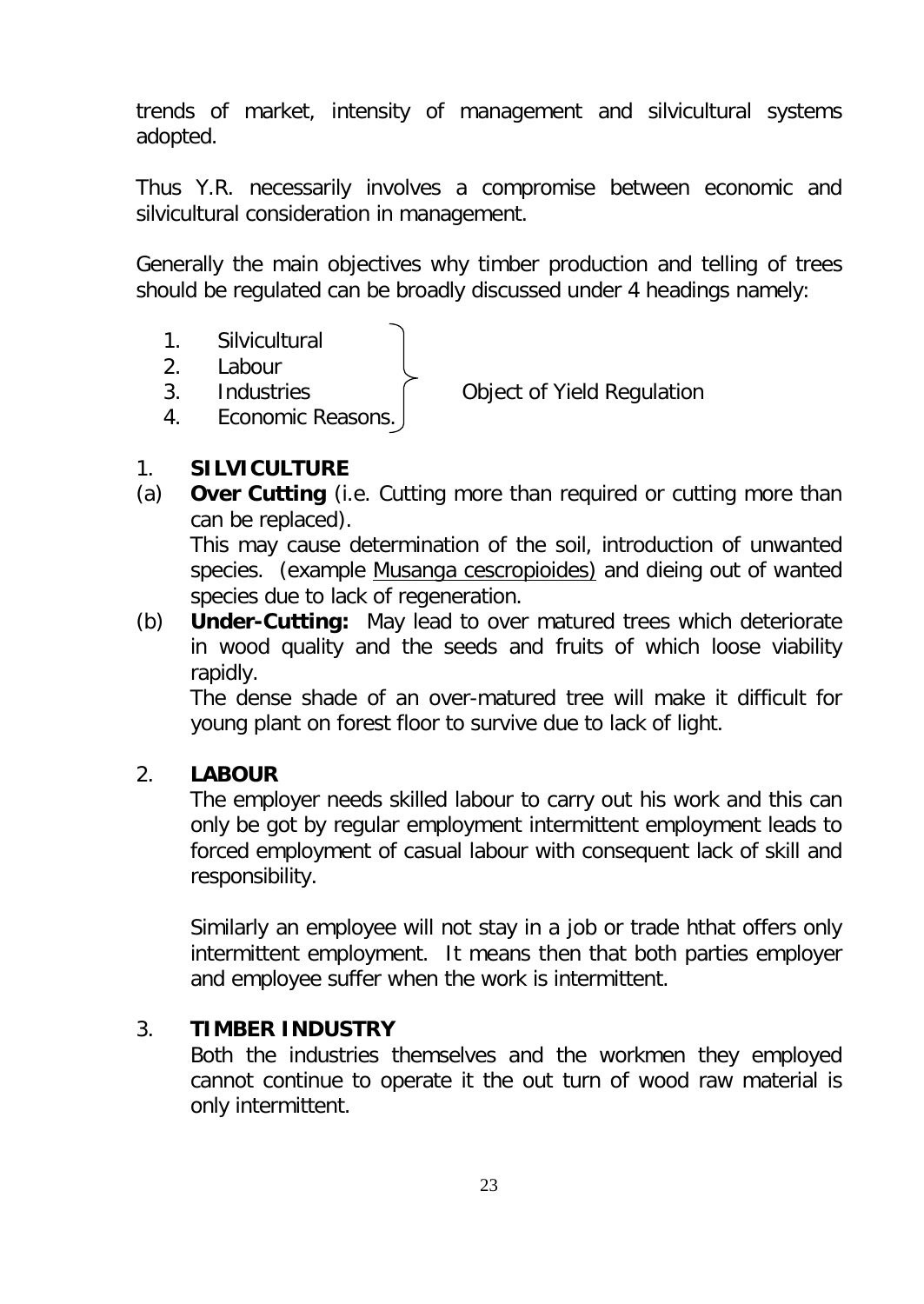They must have a continuous and steady supply of timber to function adequately and profitably.

## 4. **ECONOMIC REASONS**

We can liken forestry to a business operating within biological limits. These capital investments is made up of two things – the trees themselves and the money expended in operations in that forest.

Although the owner of the forest may make a profit by waiting 60 years or more for the trees to mature before selling them, yet he has nothing to line on in the meantime. Whereas he can get better returns on this money by merely putting it in a saving bank.

We must consider the capital tied up in the forest to be an investment upon it every sensible petran expects a return or profit. Not as a final profit but as a steady interest on the money invested. This can only be got by regular periodic (Preferably Annual) yield from the forest.

# **METHOD OF YIELD REGULATION**

The objects of management are firstly to obtain sustained yield and secondly to aim at a normal forest.

Several methods have been tried particularly in Europe to regulate yield and attain those objectives. Some methods have been move successful than others.

The type of method to be adapted depends on the type of forest and the degree of accuracy required.

The methods used so far can be divided into 4 major groups:

- 1. Methods based on area only.
- 2. Methods based on area and volume control.
- 3. Methods based on volume or volume and increment of growing stock
- 4. Methods based on number and size of trees.

### A. **AREA ONLY**

i. Annual Coupe Method.

## B. **AREA AND VOLUME CONTROL**

(i) Control by rotation and age classes or periodic blocks methods.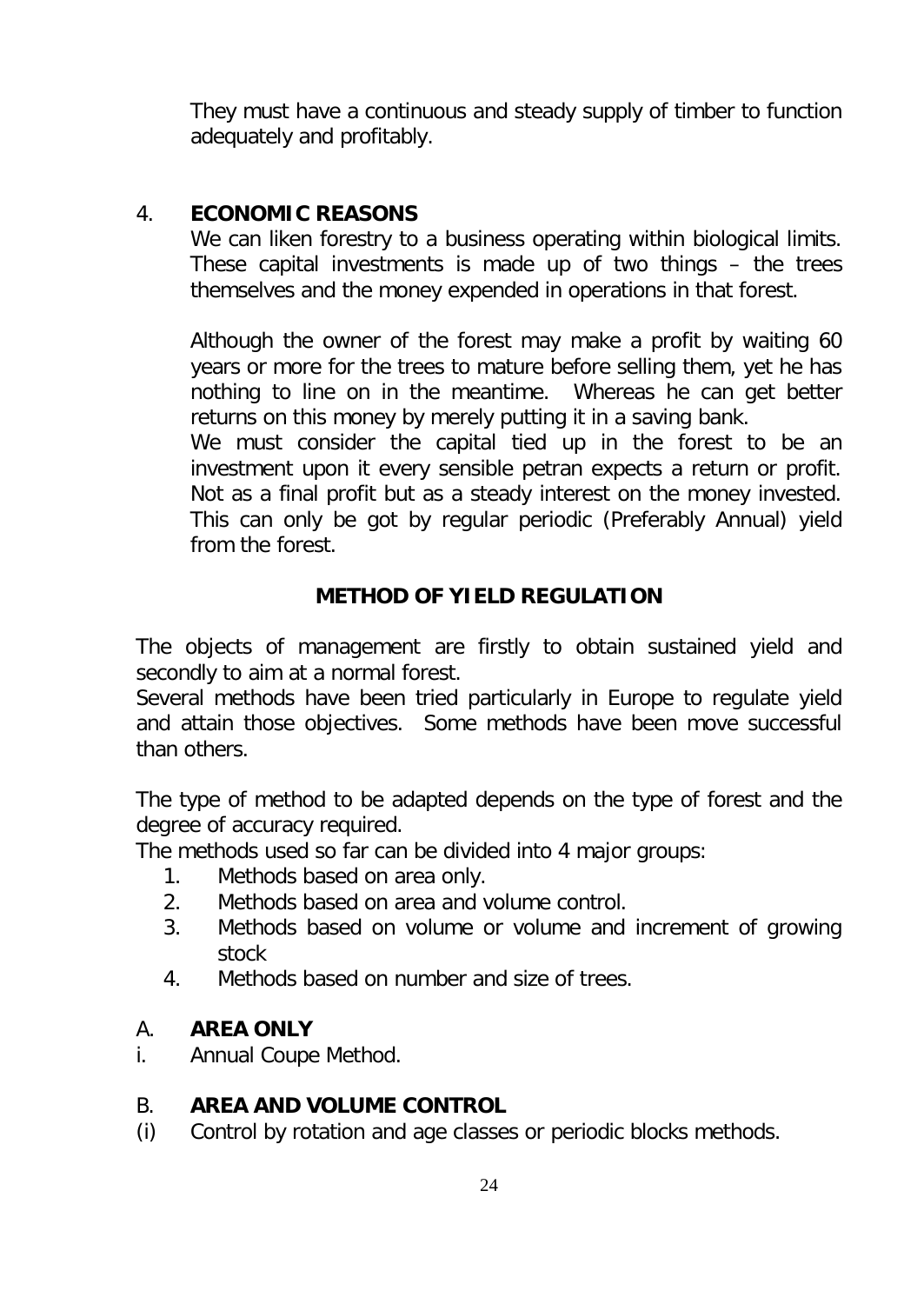## C. **VOLUME OF VOLUME AND INCREMENT OF G. S.**

- (i) Von Mantel's method and Smythies modification.
- (ii) The Austrians formula and Heyers modification.
- (iii) Methods of successive enumeration or continuous inventory base on Biolleys method of control.

## D. **NUMBER AND SIZES OF TREES**

- (i) Brandis or Indian methods.
- (ii) Melands or French methods of 1883

## A. **AREA ONLY (DIRECT METHOD) ANNUAL COUPE METHOD:-**

This is the oldest method of regulating the cut  $(14^{th} - 16^{th})$  century agobased on an area and rotation methods. The methods consist of dividing the whole forest into equal areas, equal in number to the rotation. Each part is cut and regenerated sequentially every year.

 .  $\therefore$  Size of annual coupe = area of forest Rotation

It should be noted that only one rotation is used throughout. The annual coupe then consist of a series of "R" stands differing in age by one year (R = Rotation)

Assumptions:-

1. Since there will be site difference or micro site variation; each area will produce at different yield. It follows therefore that the longer the Rotation the greater the differences will be. Hence this method is assumed to be best suited for short rotation crops.

2. The method also assumes an evenness in ages of crop.

In general this method is best suited for plantations grown on short rotation e.g. fuel wood, poles, pulpwood plantation e.t.c.

## **ADVANTAGES**:

The method is direct and simple and aims directly at establishing a normal series of age gradation in the first Rotation.

It is this the quickest way of attaining a sustain yield from the forest.

# **DISADVANTAGES**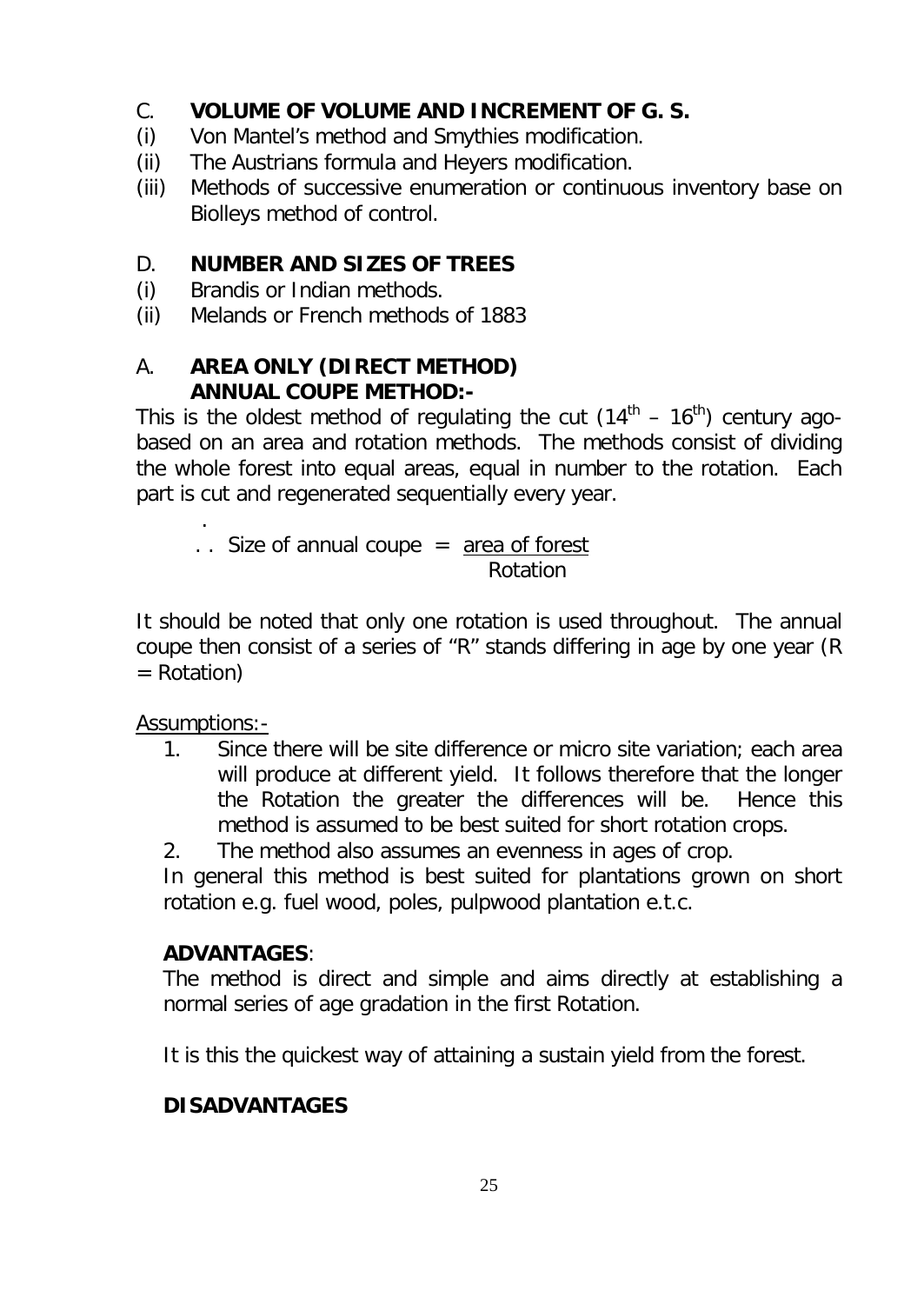This method is rigid and tend to ignore economic and silvicultural conditions for example it may entail some heavy sacrifices of immature stands. The method tries to decide ahead the allowable cut and its location for the whole rotation.

Due to the fact that the tropical high forest is compared of many different species, it means that the yield from each annual coupe is likely to be vastly different in the first rotation. This difference is further aggravated by the facts that some species are economic while some are not. And it is only the economic ones that are exploited several attempts have been made to overcome these vast difference in annual yield. This include:

1. Reservation of some rotation of the forest. A part of the forest is set aside as a reserved area and is not considered as part o the yield. This reserve is intended to be used as a BUFFER against large fluctuations in yield and will be used to replace or supplement any areas of very low yield. In this case area of annual coupe is equal to the area of the whole forest misuse area of reserve divided by the rotation.

i.e. Area of Annual Coupe  $=$  Area of whole far

# - Area of Res.

## Rotation

2. Free choice of coupe by contractors

In this case, the contractor is allowed to choose the order in which he takes the annual coupes. Normally the contractor enumerates the forest and from his data he can nominate which coupe he wants to take next. He can then select his yield to sait the market demand.

For instance if the contractor wants obese, he will nominate or choose the coupe with a large proportion of obeche while on the other hand if he wants mahogany, he will opt for a coupe with a large proportion of mahogany. By so doing it is hoped that by the time he eventually gets to the coupe with a lower yield, it is likely the number of economic species taken to the market should have increased considerably so that they are which was thought to be of low yield earlier on will now be considered as high yielding area.

3. Fixing of minium felling girth.

The third method for adjusting the yield of a coupe is also practiced in high forest. By this method a mnim fell girth is set for each species below which the contractor is not allowed to fell.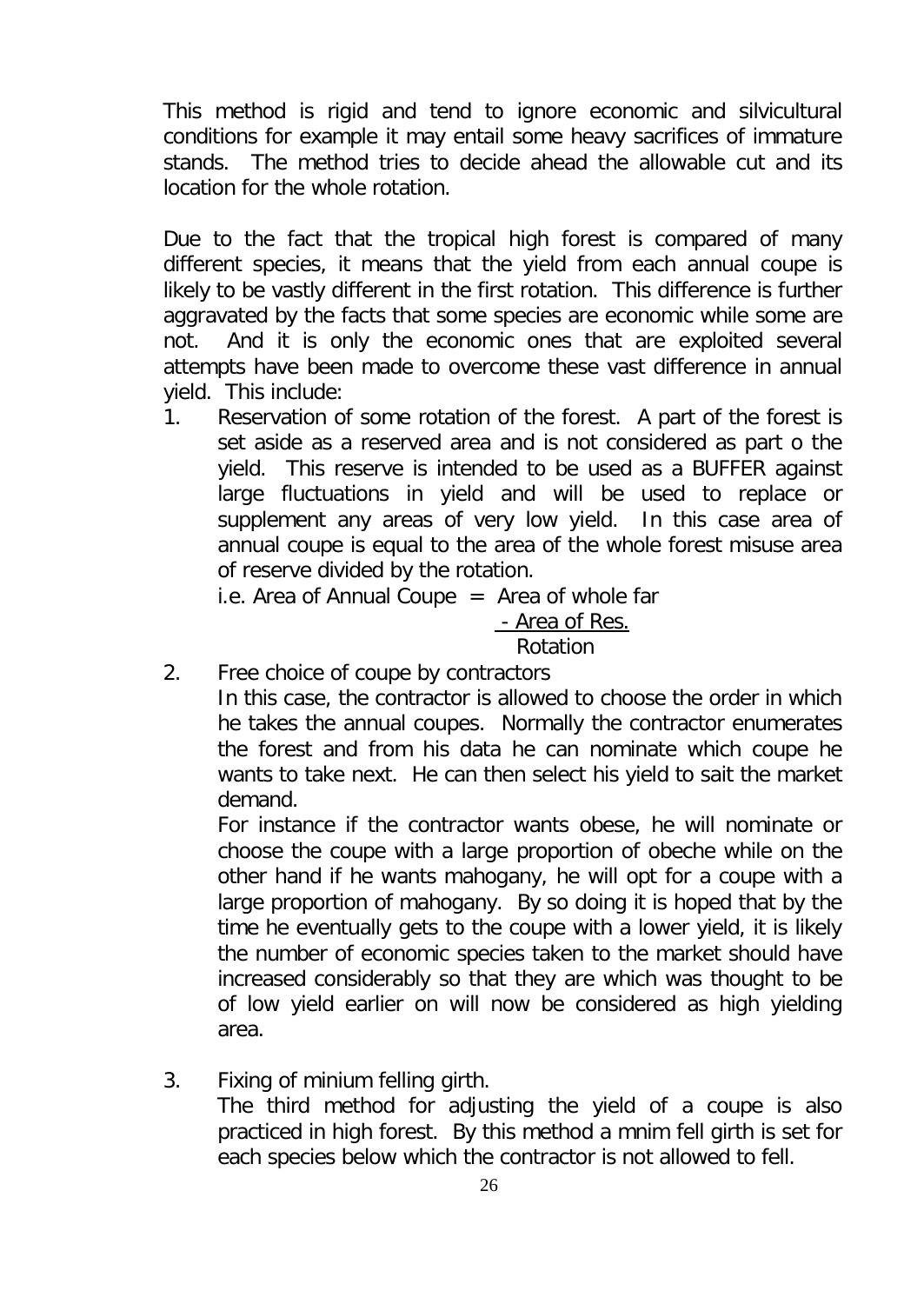This method acts as a guide against over cutting and also ensures that there is something left behind for the next rotation (this method however prevents the quick achivert of uneven aged forest).

### **B. METHOD BASE ON AREA AND VOLUME CONTROLS PERMANENT OR FIXED PERIODIC BLOCK METHOD.**

The method of annual coupe is more suitable for the crop that is clear felled at rotation age and for system of direct planfix or artificial regeneration. In this method however it can be applied suitably to a high forest system i.e. shelter wood system.

The shelter wood system demands a gradual removal of the trees in the area to encourage natural regeneration. i.e. fellings are made on the same area over a period of time until the whole area is felled and completely regenerated.

The periodic block is therefore that part of the forest allocated fir regeneration or other treatment during a specific period.

When all the periodic blocks are allocated and maintain their territorial identity or a working plan they are termed fixed or permanent periodic blocks.

To avoid the vigidity and reduce the sacrifices of the permanent periodic block method, the obvious remedy is to abandon fixed periodic blocks and realot then according to circumstances at each revision of the work plan namely at the end of each period. Such blocks that di bit retain their territorial identities at a W. P. is termed a Revocable periodic block.

Generally we call the period over which the fellings are completed as the regeneration period (P). The whole forest has to be divided ino a number of equal areas known as periodic blocks equal in number to rotation over regeneration period. i.e.

Number of periodic block  $=$  Rotation Regeneration Period p

For example if  $r = 100$  and  $p = 20$ Then number of periodic block =  $100 = 5$ 20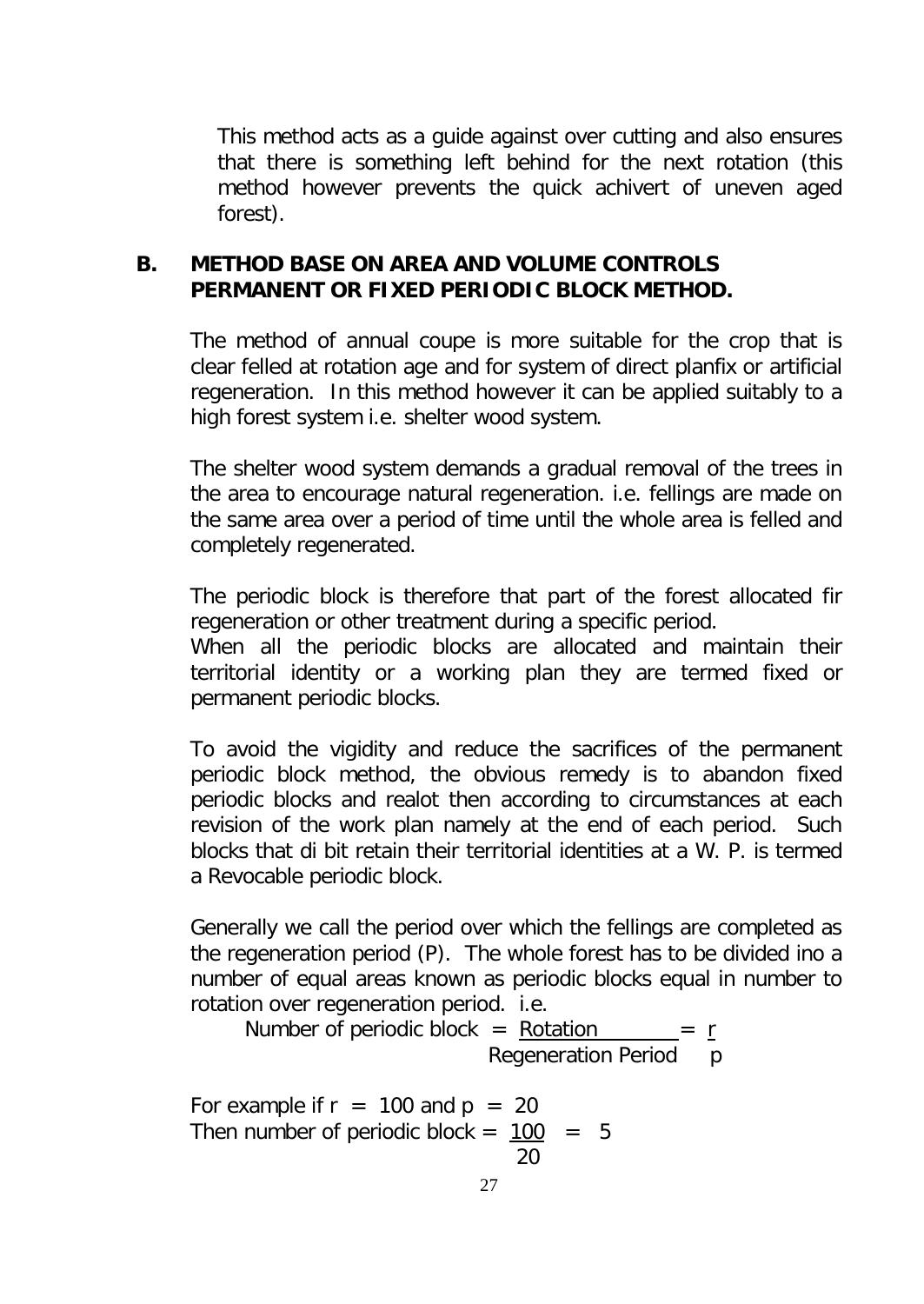If the total area of the forest is equal to 2,000 hectares, then area of periodic block =  $2,000 = 400$  hectares.

 $5<sub>5</sub>$ These periodic blocks are then marked on the ground and hene the system is known as the Permanent Periodic block method. Within each P.b., fellings are done over a wide area accord to silvicultural regts. Hence it is impossible to calculate yield by area but it has to be calculated by volume. If the trees were not growing, then the yearly volume yield would be their present volume (v) divided by the period (P). But they do grow. Now the trees cut at the beginning of the period have no time to grow but those cut at the end of the period can grow for the whole period. So on average the trees put on half the increment (I) they would have put on if they have been left untouched. So the volume available for cutting annually in the regeneration block is the present volume (v) plus half the increment (I) that the untouched stands would have put on in the period. This can be expressed in symbols known as COTTA's formula.

Total volume available for few during the period =  $V + V_2$  I

\n- Annual yield = 
$$
\frac{V + V_2 \cdot I}{P}
$$
 or  $\frac{V}{P} + \frac{V_2 \cdot I}{P}$  ....... (n  $P$   $P$   $P$
\n- Annual increment (i)  $\frac{I}{P}$
\n- Substituting i for I in equation i we have A.Y =  $\frac{V}{P} + V_2$  i (cotta's formula)
\n

Generally the convenience of this method is its flexibility since felling can be varied in intensity and position to suit progress of regeneration.

### **C. METHODS BASED ON VOLUME OR VOLUME AND INCREMENT OF GROWING STOCK**

All methods of Y.A. own at determine how much timber should be cut from a working cycle.

The volume of cut can be determined *indirectly* through area control methods or directly through volume control method. The mgority of methods of Y.R. had been based on direct approach which is the only one available for irregular forest where age-class cannot be recognized by area.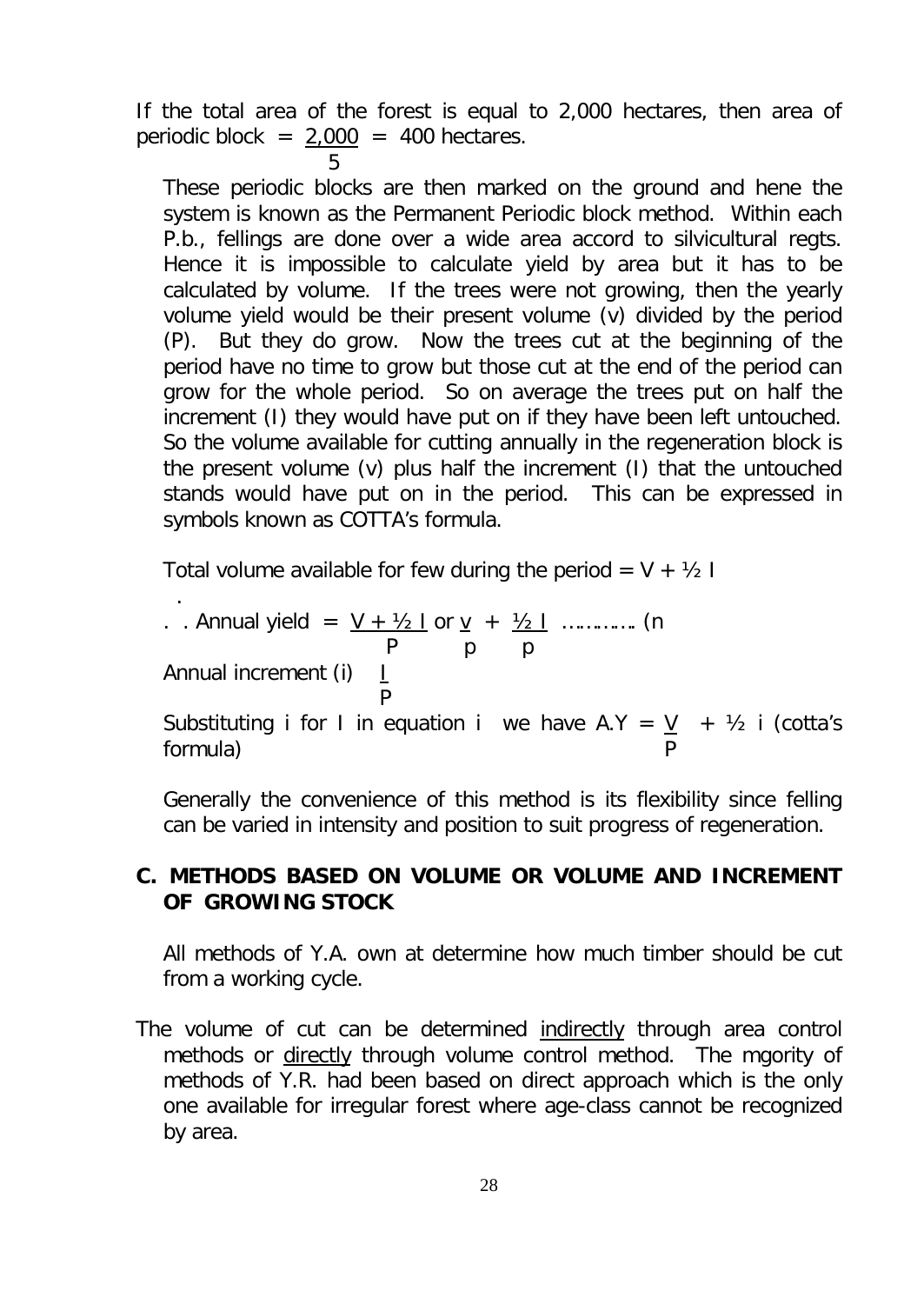There are a number of methods based on this direct approach which have been derived on the basis of relationship between growing stock and increment under certain assumed conditions and expressed in formulae. It is always necessary to check up whether the presumed conditions have been fulfilled otherwise these formulae would be misleading.

### Advantages:

- 1. Applicable to all types of silvicultural system.
- 2. Useful as an overall guide to appropriate cut.
- 3. Useful in bringing an unmanaged forest under some degree regulation.
- 4. Being derived from a mathematical model of the grow stock, it allows for the quick estimation of the allowable cut often from a limited amount of data.

### Disadvantages:

- 1. Even though more accurate than area method, it could be more expensive in the sence that regular or constant enumeration will be required and this is time and money consuming and labour demanding.
- 2. Increment which is regard in most volume formulae tend to be a weak figure. If volume or increment data are incurrect, there is no assurance that the forest is constituted as desired. Therefore for safe application of V.C.M. a reasonably high degree of accuracy of volume and increment data are regard.

## **VON MANTEL'S FORMULA**

Some volume methods are certainly more successful than the others. The simplest method is von Mantel's formula.

Von Mantel assumed the concept of a normal forest i.e. that the N.G.S is equal to the annual yield multiplied by  $R<sup>n</sup>$  all upon 2.

i.e. N.G.S = 
$$
\frac{I x r}{2}
$$
 where I = Annual Yield  
\n
$$
I = \frac{2 \text{ NGS}}{r}
$$
\nA.Y =  $\frac{2 \text{ NGS}}{r}$  (Von Mantel's Formula)

1. If the G.S. is completely measured include the small and big trees then the annual yield can be calculated quite simply.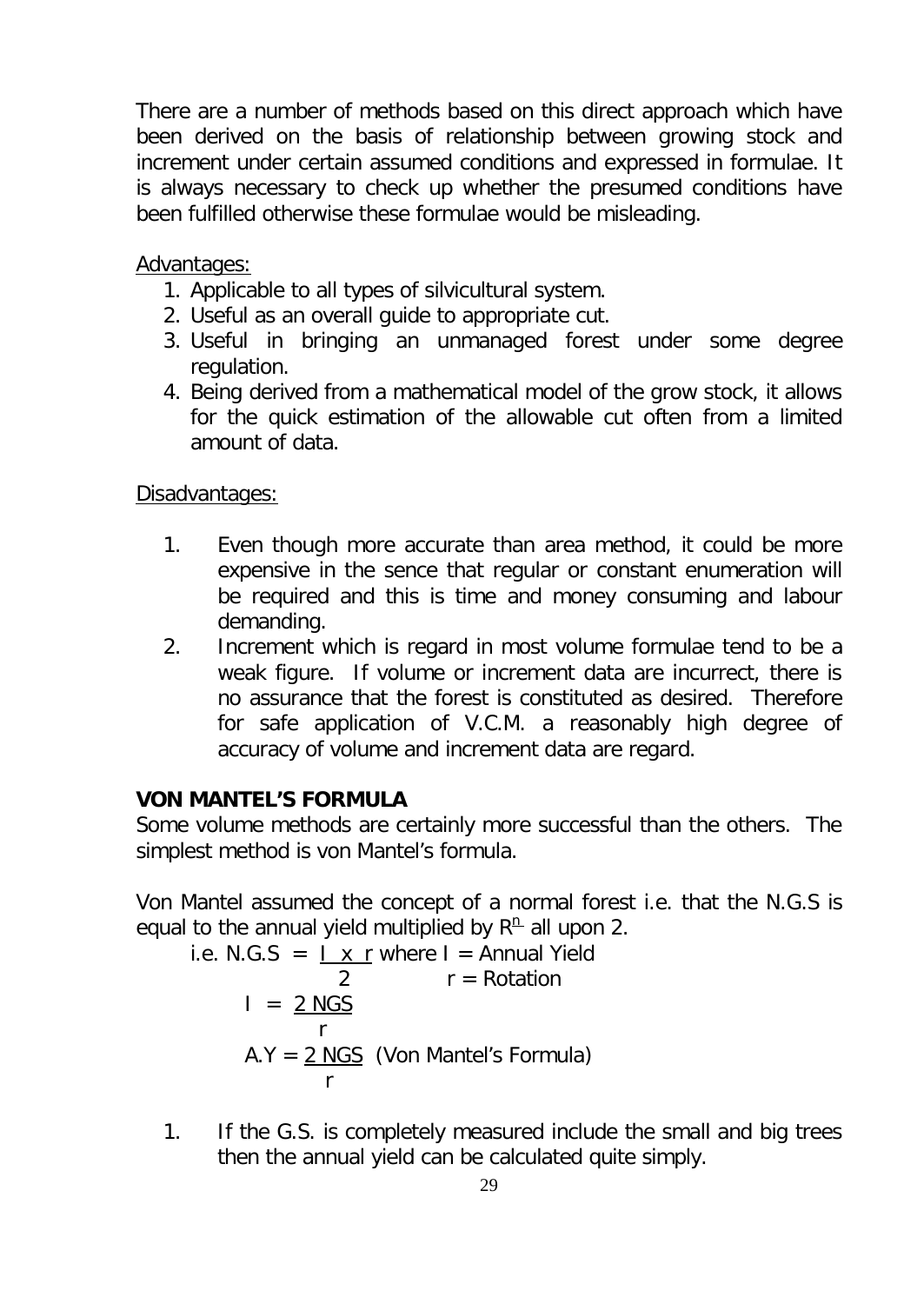- 2. However in practice, trees are not enumerated or mmed below a certain girth limit.
- 3. Another disadvantage is that the formula is wrongly applied to all forest irrespective of their normality. If there is no normal distribution of trees of all age classes then the annual yield will be very wrong. Therefore there is a modification to this called SMYTHIES MTD OR MODIFICATION.

In many countries especially in the tropics, it is usual to measure the volume over a certain minimum girth. Let us call the volume 'V' and the age at which the trees reach the minimum girth as 'X' and rn as "r" Smithies submission is that:

A. Y. 
$$
= \frac{2V}{r-x}
$$

The disadvantage of these methods (i.e. Von Mantel & Smithies) is that the forest is assumed to be normal. Anything contrary to this assumption (i.e. that the forest in normal will lead to great errors in calculation.

### **AUSTRIAN METHOD**

The Austrian method is a means of calculate the yield by comparison of actual growing stock and normal growing stock. (AGs & NGs).

The AGs is mmed and it is assumed that the stock on  $R<sup>n</sup>$  age plot is equal to the annual yield and is equal to (I) sum of increment of all the age classes of the growing stock.

That is:

$$
AY = I = Ri
$$

Where  $AY =$  Annual Yield ;  $R =$  Rotation

i = annual increment;  $I = \mathbf{\Sigma} = R = \text{sum of increment of all the age}$ class of the G.S.

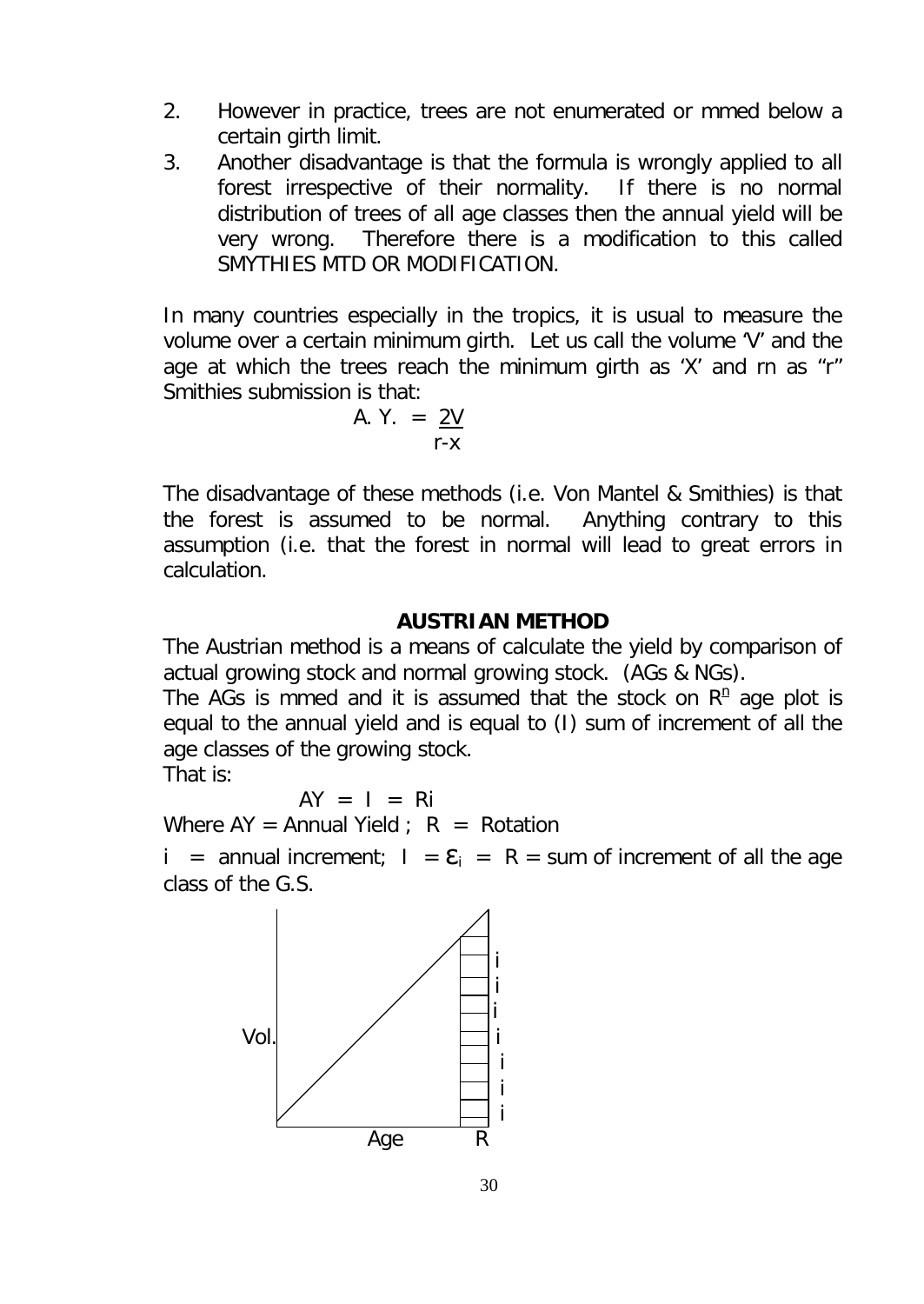i earlier assumption on the NGs it was found that NGs  $= \frac{1 \times r}{r}$  (Von Mantel 2 formula)

However when the AGs was mmed it was found out that the total volume is either greater than or less than the volume of the normal growth stock.

The Austrian tax collector mmed the Volume of the AGs and the volume of the  $R<sup>n</sup>$  age stand. This was assumed to be equal to  $I = AY$ .

He postulated that AY ought to be the volume of  $R<sup>n</sup>$  (I) age plus the AGs minus the NGS all upon  $R<sup>n</sup>$ .

$$
AY = I + \underbrace{(AGs - NGs)}{R}
$$

And if the AGs is greater than NGs the little excess will be positive and if the AGs is less than the NGs, the little deficit will be negative.



It means that AY will be greater than I if AGs is greater than NGs see sketch 'A', But AY would be less than I if AGs is less than NGs.

#### **HEYER'S MODIFICATION**

The disadvantage of Austrian's method is that too much emphasis have been placed on the stand of the  $R<sup>n</sup>$  age. However he thought that it would be better to measure the actual increment of each stand after a certain period says 10 years i.e.

$$
AY = PMAI + (AGs - NGs)
$$
  
R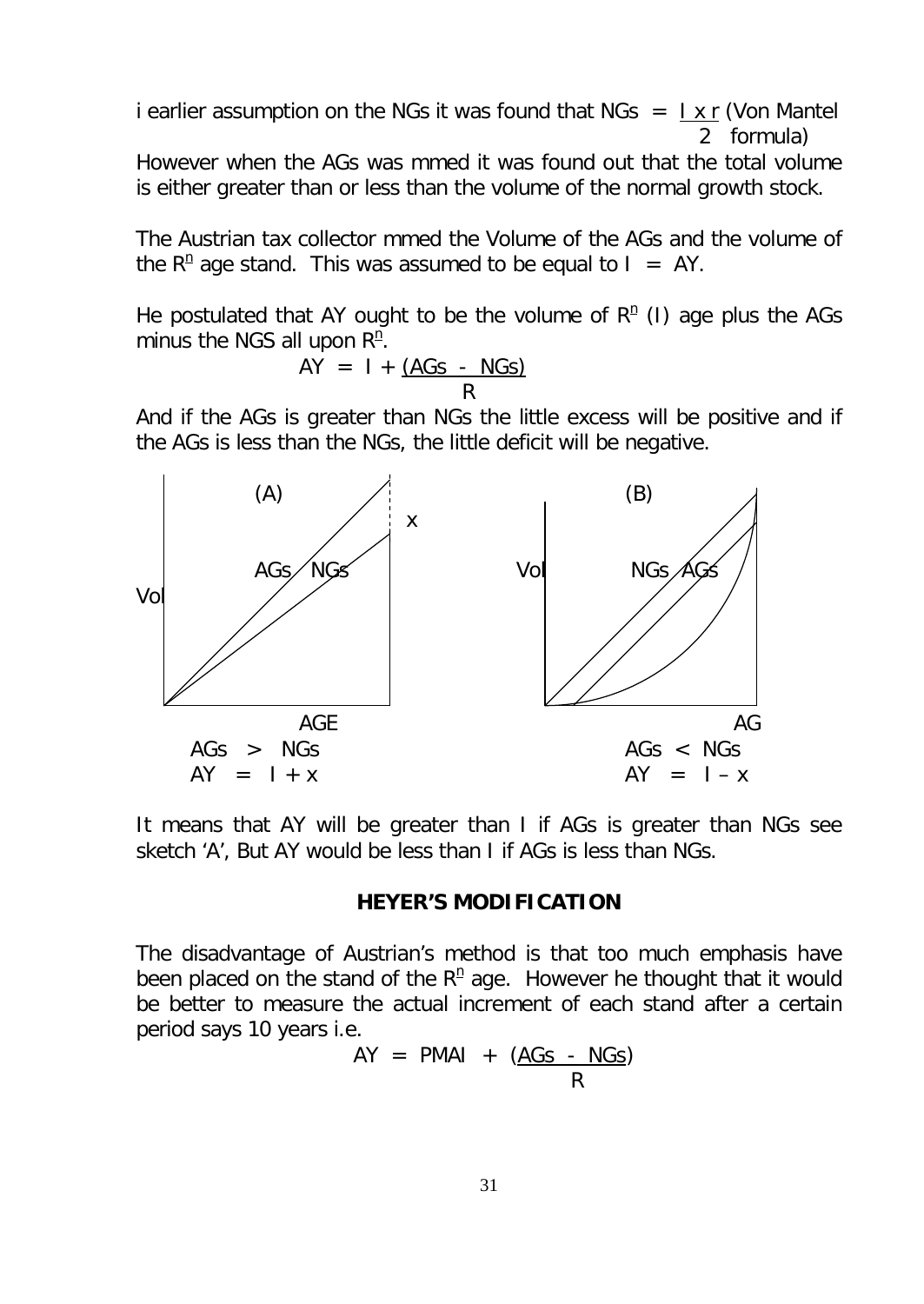## **METHODS OF SUCCESSIVE ENUMERATION OR CONTINUOUS INVENTORY BASED ON BIOLLEYS METHOD OF CONTROL**

This is infact the most detailed and probably accurate method but it depends on successive enumeration or short interval so that it is practicable where forestry is intensive.

It is also suitable for forest under selection system and clear fell into. Depends on complete enumeration at regular intervals and works as follows:

 $P =$  Period between enumeration

V1 = Volume enumerated in the 1<sup>st</sup> enumeration

 $V2 =$  Volume enumerated in the  $2<sup>nd</sup>$  enumeration

 $N =$  Volume felled between enumerator

Note:- These Vols ("N") are got from things . The annual yield for the succeeding period is equal to PMA =  $\underline{V_2 + N - V_1}$ 

$$
AY = PMAI = \underline{V_2 + N - V_1}
$$

Since the AY in the preceding period is  $\underline{N}$  the aim is to get the calculated

$$
\qquad \qquad \mathsf{P}
$$

Yield exactly equal to this so that the volume remains constant.

Other Methods of Volume Control

- 1. Hundeshagen method
- 2. Hufuagels Method
- 3. Kuusela Nyyssonen method (finish formular)
- 4. Armorlization formula
- 5. Grosenhangl's allowable cur formula

## i) NUMBER AND SIZES OF TREES

Up till now we've been discussing methods it take into consideration the age of the trees.

This is possible where we are considering approximately over-aged forest as is obt'ed in clear felling, or in temperate countries.

In the tropical high forest trees of different ages are all mixed together. It therefore becomes meaningless to use age class distribution as a yard stick or measure of yield regulation.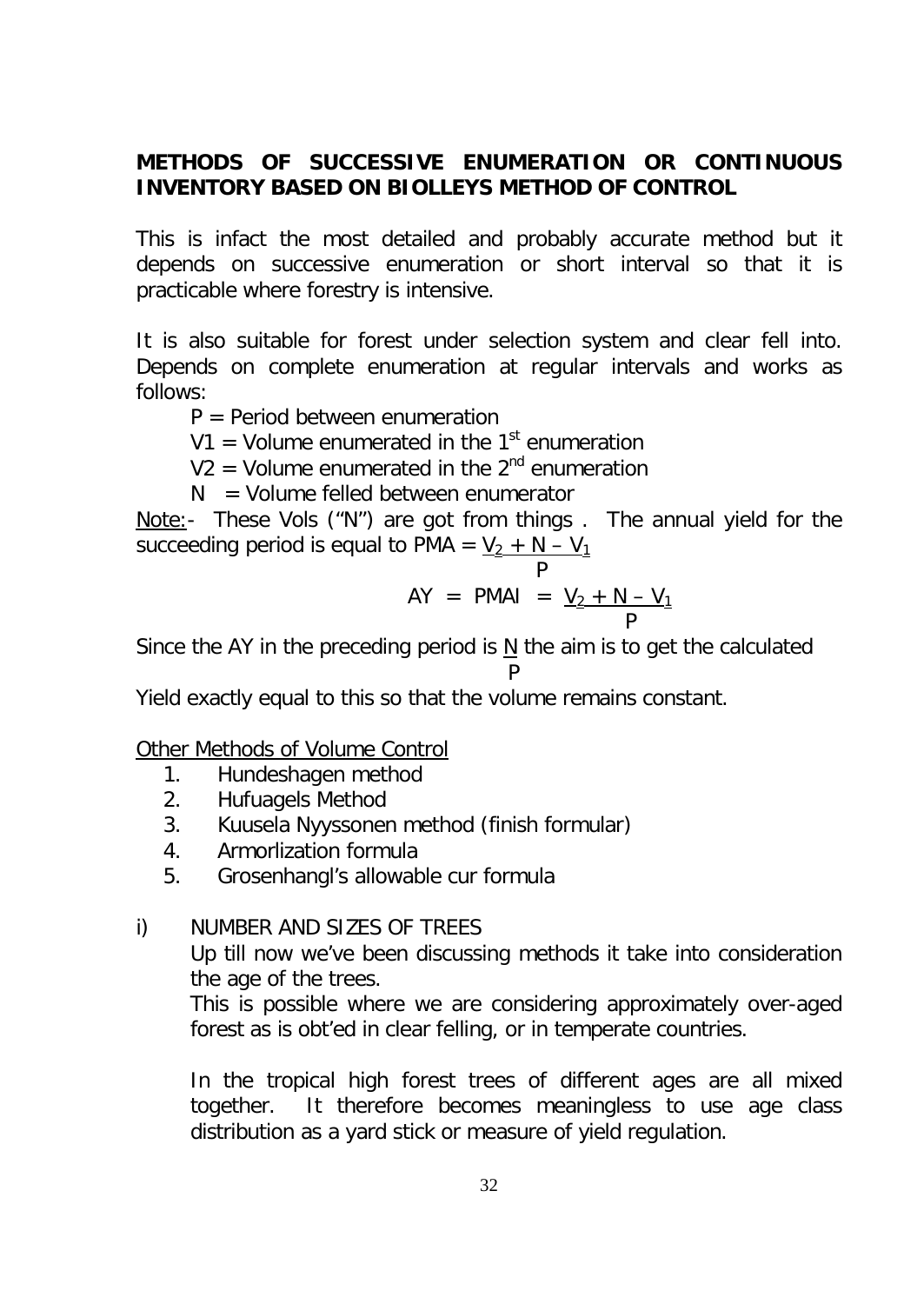Hence we apply size class distribution to uneven-aged forests. Further more it is difficult to know ages of trees in tropical high forest since there are no clear-cut relationship between age and size classes.

Also growth rings are not equivalent to annual rings and so it is difficult to assess the ages of these trees.

Methods of yield regulation of un even-aged forest based on size classes includes:

- 1. French method of 1883 or Meland method
- 2. Brandis method or Indian Method
- 3. Meyers method
- 4. The Recruitment method
- 5. The chapmans Horizontal cut method.

FRENCH METHOD OF 1883 OR MELARD METHOD

In this method we divide the growth stock into three parts according to the sizes and these are equated to the rotation as follows:

Let size at  $R^{\text{n}}$  (r) be equal to x

i.e.

| Rotation    | Size girth in fees |
|-------------|--------------------|
| $R = 75$    | $x = 6$            |
| $1/3r = 25$ | $1/3x = 2$         |
| $2/3r = 50$ | $2/3x = 4$         |

The G.S is divided into three.

- 1. The large Trees  $(L.W) = 2/3x$  and above.
- 2. The Medium Trees (M.W.) 1/3x to 2/3x
- 3. The small trees (S.W) below 1/3x

The vol. of the large tree is then measured and the annual yield is then calculated by Cotta's formular.

$$
AY = \frac{V}{P} + \frac{1}{2}i
$$
  
A.Y. Vol of L.W +  $\frac{1}{3}$  annual increment of L.W.  
1/3r

Above is of course the figure representing trees in the final yield.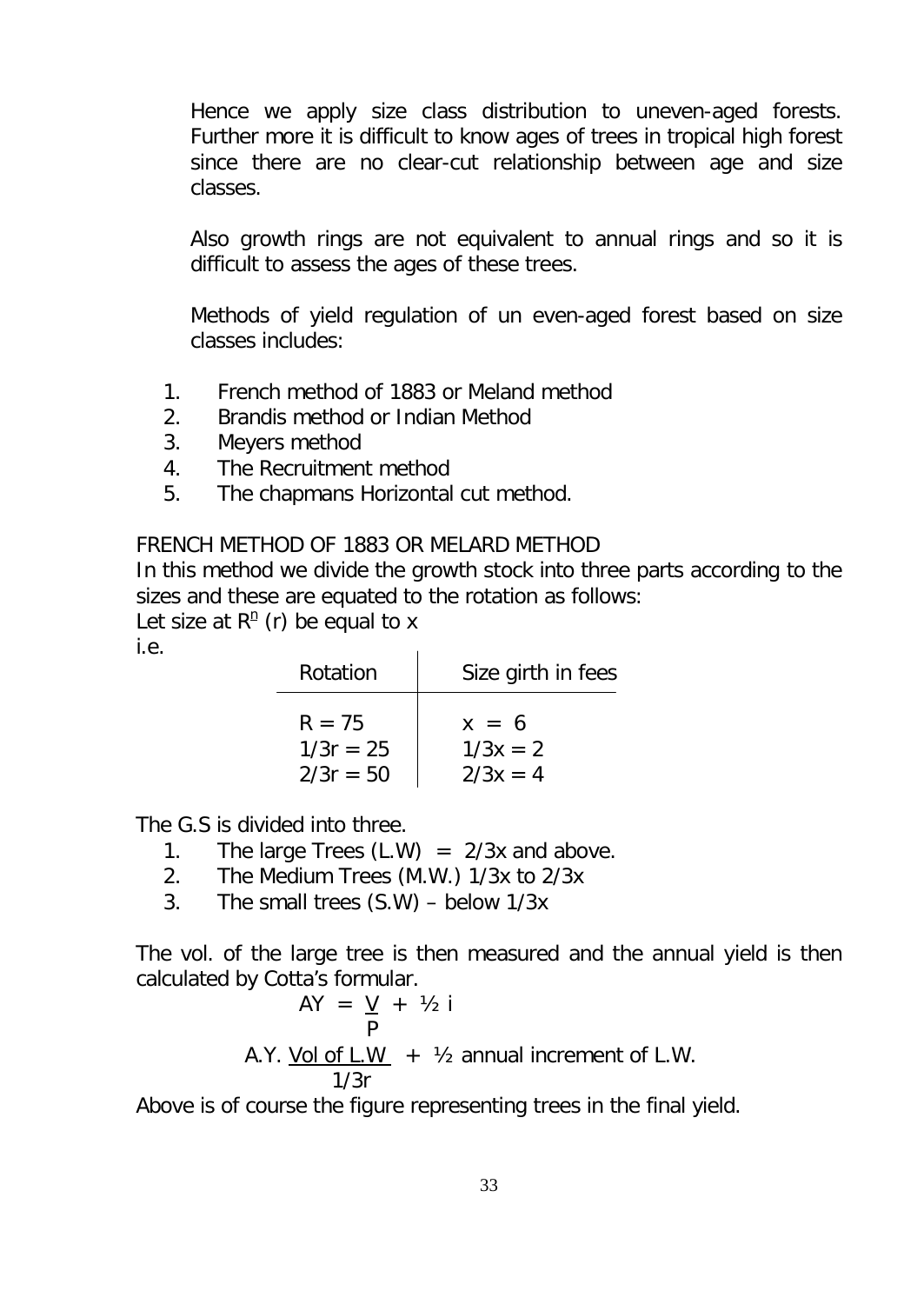During this period thinnings have been done especially among the medium trees and it is assumed that in a well stocked forest 1/3 of the annual increment of the medium trees can be removed as thinnings. In some cases however it is less than  $1/3$  of annual increment i.e. about  $\frac{1}{4}$  only. The total AY therefore becomes Total AY = Vol of  $LW + 1/3$  annual

1/3r

increment of L.W.

### **BRANDIS/INDIAN METHOD**

This method was developed to regulate the cutting of teak in Burma. The regulation is by size classes based on number of trees that can be removed with respect to rate of replacement or recruitment.

Method:-

- i. Classification of growth stock to three girth classes namely:
	- $I = > 6$ ft  $II = 4\frac{1}{2} - 6ft$  $III = 3 - 4\frac{1}{2}$  feet Fixing of class I as the minimum felling girth.
- ii. Calculation of TIME it will take all trees in girth class II to go into girth class I.
- Note:- This can be done by ring count or observation of trees of known ages.
- iii. Brandis determine the recruitment period to be 24 years.
- iv. Therefore allowable cut =  $1/24$  of the present number of class I trees.